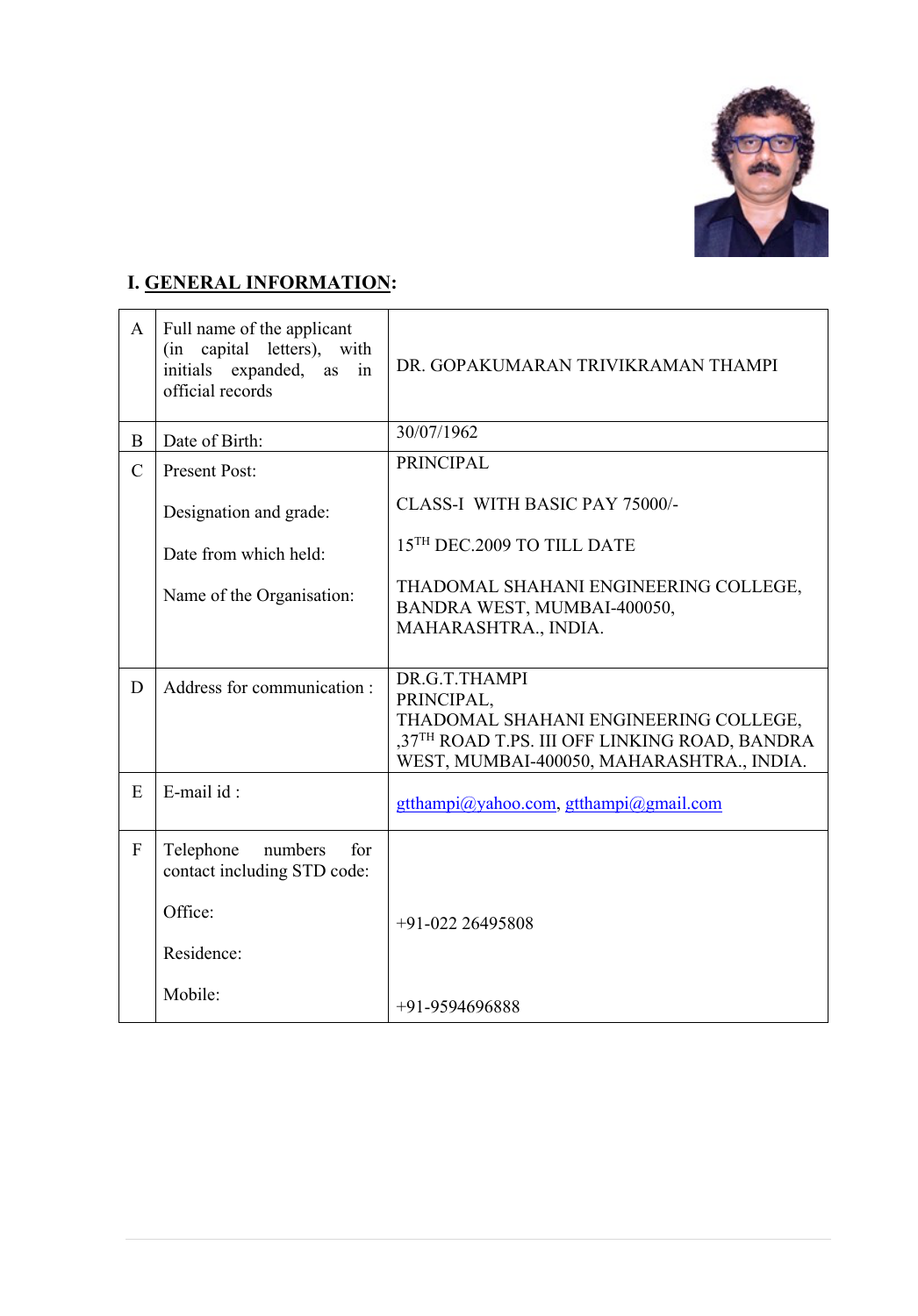## **II. PERSONAL INFORMATION:**

## **PART - A**

## **Essential Qualifications and Experience**

| Examination/<br><b>Degree</b>   | Board/<br><b>University</b>                          | <b>Institute</b>                         | Subjects/<br>Specialization                              | Year of<br>Passing | Division/<br><b>CGPA</b> | <b>Marks</b><br>in $%$ |
|---------------------------------|------------------------------------------------------|------------------------------------------|----------------------------------------------------------|--------------------|--------------------------|------------------------|
| Secondary                       | $S.S.L.C.$ #,<br>Kerala                              | $V.B.H.S$ *<br>Nemom,<br>Trivandrum      | All                                                      | 1977               | I <sup>st</sup> Class    | 68.6                   |
| <b>Higher Secondary</b>         | Kerala<br>University                                 | MarIvonious<br>College,<br>Trivandrum    | <b>Physics</b><br><b>Chemistry</b><br><b>Mathematics</b> | 1979               | I <sup>st</sup> Class    | 64.8                   |
| Graduation<br>BSc.(Engineering) | University<br>of Kerala                              | College of<br>Engineering<br>,Trivandrum | Mechanical<br>Engineering                                | 1984               | I <sup>st</sup> Class    | 63.36                  |
| Post Graduation<br>M.E.         | Mumbai<br>University                                 | VJTI,<br>Mumbai                          | Mechanical<br>Engineering<br>with Machine<br>Design      | 1996               | Pass                     | 64.1                   |
| Ph.D.<br>(Technology)           | Mumbai<br>University                                 | VJTI,<br>Mumbai                          | Reengineering<br>of<br>Engineering<br>Education          | 2004               |                          |                        |
| Hindi Bhushan                   | Kerala<br>Hindi<br>Prachara<br>Shabha,<br>Trivandrum |                                          | Hindi<br>language                                        | 1977               | <b>III</b> Class         |                        |

### **1. Educational Qualifications**

### **\* V.B.H.S( Victory Boys High School)**

**# S S L C (Secondary School Leaving Certificate)**

**2. Experience in the field of Higher Education during last 15 years in teaching and research in a university/well-established institution of repute and/or at the undergraduate and post-graduate level**

| University/Institution*                                                                                           | <b>Post</b>               | From             | T <sub>0</sub>   | <b>Total</b><br>(in years)<br>and<br>months) |
|-------------------------------------------------------------------------------------------------------------------|---------------------------|------------------|------------------|----------------------------------------------|
| Mumbai University/ Thadomal                                                                                       | Principal                 | 15 <sup>th</sup> | Till Date        | 11 Years,                                    |
| Shahani Engineering College                                                                                       |                           | Dec.2009         |                  | 07 months                                    |
| Mumbai University<br>MES's                                                                                        |                           | $10th$ Feb       | 14 <sup>th</sup> | 02 Years                                     |
| Pillai's Institute of Information<br>Technology, Engineering,<br>Media Studies & Research,<br>Panvel, Navi Mumbai | Principal                 | 2007             | Dec. 2009.       | ,10 Months                                   |
| of<br>College<br>Sardar Patel<br>Andheri West,<br>Engineering,                                                    | Post graduate<br>teacher, | 1997             | 2008             | 11 years                                     |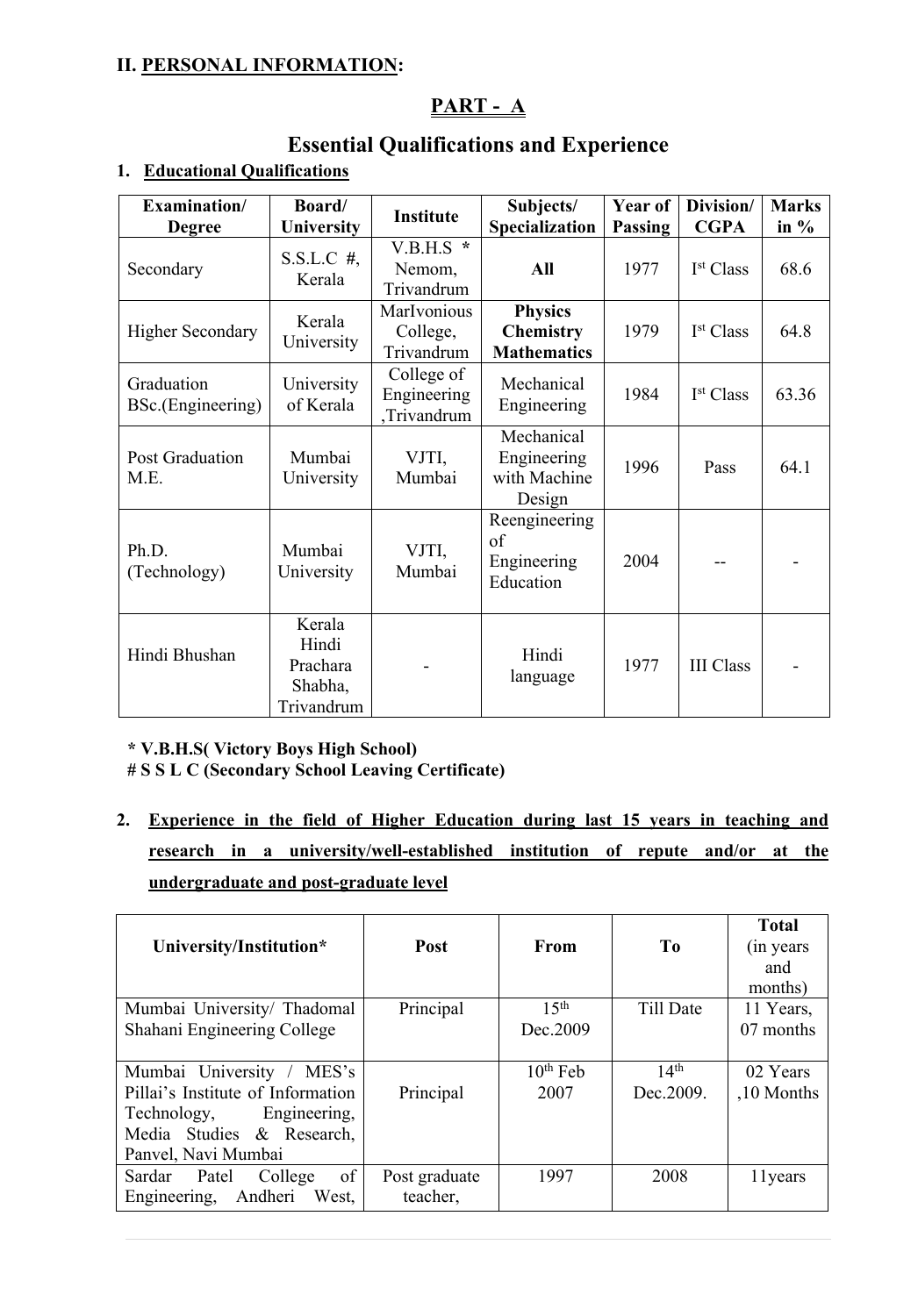| Mumbai                           | engaged ME           |                  |                          |                  |
|----------------------------------|----------------------|------------------|--------------------------|------------------|
|                                  | part time classes    |                  |                          |                  |
|                                  | (Evening)in          |                  |                          |                  |
|                                  | Mechanical           |                  |                          |                  |
|                                  | Engineering          |                  |                          |                  |
| of<br>Sardar<br>College<br>Patel | Adjunct              | 10 <sup>th</sup> | 1stApril,2013            | 6 years          |
| Engineering,<br>Andheri<br>West, | Professor            | February, 200    |                          |                  |
| Mumbai                           | for guiding          |                  |                          |                  |
|                                  | Ph.D Scholars        |                  |                          |                  |
| of<br>Patel<br>College<br>Sardar | <b>Hostel Rector</b> | 1988             | 2001                     | 12 years         |
| Andheri<br>Engineering,<br>West, |                      |                  |                          |                  |
| Mumbai                           |                      |                  |                          |                  |
|                                  | Lecturer/            | 30 <sup>th</sup> | 9 <sup>th</sup> Feb.2007 | $20$ years $, 5$ |
| College<br>of<br>Sardar<br>Patel | Asst. Workshop       | Sept.1986        |                          | months           |
| Andheri<br>Engineering,<br>West, | Superintendent       |                  |                          |                  |
| Mumbai                           | Asst.Professor(2     |                  |                          |                  |
|                                  | 004)                 |                  |                          |                  |
| Jain<br>of<br>S.P.<br>Institute  | Visiting             | 2001             | 2002                     | 1 year           |
| Andheri<br>West,<br>Management,  | Professor            |                  |                          |                  |
| Mumbai                           |                      |                  |                          |                  |
|                                  |                      |                  |                          |                  |
| <b>Total Experience:</b>         |                      |                  |                          | 34 years         |
|                                  |                      |                  |                          | 10 months        |

# **3. Details of research publications in peer-reviewed/referred international research journals after Ph. D and/or published quality books in a recognized discipline, referred for study in higher education at the National/International level.**

*Date of PhD awarded to G.T.Thampi : - Feb 2004.*

#### 3.1 Research publications in peer-reviewed/referred international research journals after Ph. D:

| Sr.            | Title of the publication                                             | Name of the international journal                                        | Month and              |
|----------------|----------------------------------------------------------------------|--------------------------------------------------------------------------|------------------------|
| No.            |                                                                      |                                                                          | vear of<br>publication |
| 1              | Ahrar Ahmad Abid A. Khan, G T                                        | Conference<br>National<br>Sun<br><b>Rising</b><br>on                     | 2005                   |
|                | Thampi, "Leveraging data mining                                      | Technologies (NCSRT'05) November 18-19, 2005,                            |                        |
|                | techniques to further the cause of<br>businesses of wealth creation" | Parshwanath College of Engineering, Thane 400601                         |                        |
| $\overline{2}$ | Ahrar Ahmad, D. R. Kalbande , G T                                    | National Conference on"Advances in Mechanical                            | 2006                   |
|                | Thampi,"Identifying the research                                     | Engineering"<br>(AIME-<br>2006)January<br>$20 - 21$ .                    |                        |
|                | areas in the realm of "Information                                   | 2006Mechanical Engineering Department, F/o Engg.                         |                        |
|                | Technology in Manufacturing"                                         | & Tech.JAMIA MILLIA ISLAMIA, NEW DELHI-                                  |                        |
| 3              | T -<br>Ahmad,G<br>Ahrar<br>Thampi,                                   | 110025<br>in<br>International<br>Conference<br>Advances<br><sub>on</sub> | 2007                   |
|                | "Sensitizing Indian<br>Educational                                   | Manufacturing & Technology Management-2007                               |                        |
|                | stakeholders to perpetuate a culture                                 | (ICAMTM 2007), Januaryr18-20, 2007, Parshvanath                          |                        |
|                | compliance of Intellectual<br>of                                     | College of Engineering, Thane (W) Mumbai,                                |                        |
|                | property rights for the new world                                    | Maharashtra, India In association with University of                     |                        |
|                | order "                                                              | Mumbai, Mumbai, India                                                    |                        |
| $\overline{4}$ | G T Thampi , R B Buktar, "Building                                   | Presented at the National conference on World Class                      | 2004                   |
|                | a learning organization in the frame                                 | Manufacturing-2004, 26th March 2004, held in B.D.                        |                        |
|                | work of knowledge management                                         | College of Engineering, Sevagram, WardhaPin-                             |                        |
|                | initiative"                                                          | 442102(M.S)                                                              |                        |
| 5              | G T Thampi, R B Buktar, " Ways                                       | Presented at the National conference on advances in                      | 23rd<br>$\&$           |
|                | and means of accentuating Reverse                                    | Mechanical engineering, 23rd & 24th April 2004 held                      | 24th<br>April          |
|                | engineering practices with the help                                  | in Jawaharlal Darda institute of engineering &                           | 2004                   |
|                | of enabling technologies as the                                      | Technology, Yavatmal-445 001                                             |                        |
|                | Nation emerges<br>global<br>as<br>a                                  |                                                                          |                        |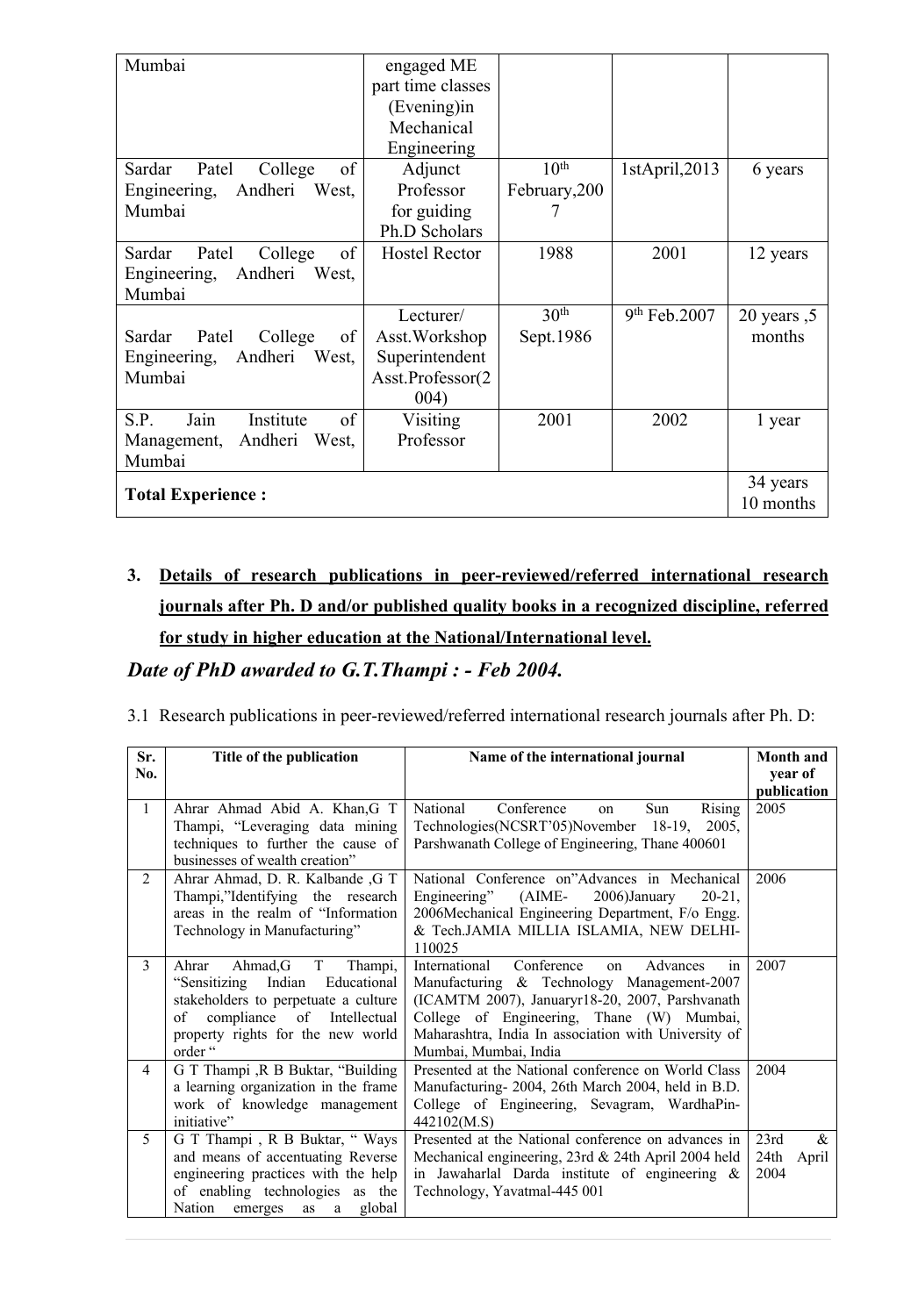|    | manufacturing hub"                                                                                                                                                                                     |                                                                                                                                                                                                                                                               |                                       |
|----|--------------------------------------------------------------------------------------------------------------------------------------------------------------------------------------------------------|---------------------------------------------------------------------------------------------------------------------------------------------------------------------------------------------------------------------------------------------------------------|---------------------------------------|
| 6  | G T Thampi, R B Buktar, "A<br>review<br>critical<br>of<br>Rapid<br>Manufacturing(A<br>natural<br>Progression from Rapid Prototyping)<br>as the Nation emerges as a Global<br>Manufacturing Hub."       | Presented at the National conference on state of art of<br>technologies in Mechanical engineering(NCSAME-<br>2004)-29th-30th<br>June,<br>2004,<br>of<br>college<br>engineering(Autonomous),<br>Jawaharlal<br>Nehru<br>technological university, Hyderabad-072 | 29th-30th<br>June, 2004               |
| 7  | G.T.Thampi,"<br>Shashikant Kari,<br>Modeling outsourcing in the realm<br>of Indian auto component industries<br>to replicate success stories of<br>Information<br>Technology<br>enabled<br>services"   | 20th National convention of Production Engineers:<br>Man- Machine interaction with special emphasis on<br>automobile and ancillary manufacturing, The<br>Institution of Engineers(India) 1st- 2nd October,<br>2005, Nasik -422 002                            | 2nd<br>$1st-$<br>October,<br>2005     |
| 8  | G T Thampi<br>"Creating and<br>managing supply chain of Human<br><b>Business</b><br>capital<br>for<br>Process<br>Outsourcing services industry taking<br>cue from Industrial Engineering<br>practices" | XXXXVII National Convention of IIIE, 11th - 13th<br>November 2005, Hotel Le Meridien, Pune 411037                                                                                                                                                             | $11th - 13th$<br>November<br>2005     |
| 9  | G T<br>Thampi<br>,Ravish<br>Singh,<br>"Conceptual paradigm in technology<br>driven supply chain of intellectual<br>capital for Indian "                                                                | Accepted for publication in Journal of Indian Institute<br>of Industrial Engineering. Volume II & Issue No. 3,<br>Sept 2009, Page nos. 27-30.                                                                                                                 | Sept 2009                             |
| 10 | G T Thampi , Vilas S, "knowledge<br>economy 26 Business Process<br>Reengineering<br>in mergers<br>and<br>acquisition in<br>the<br>realm<br>of<br>manufacturing sector"                                 | Published in the proceedings of International<br>conference organized by Saurashtra University,<br>Rajkot, Gujarat, January 13-14, 2008                                                                                                                       | January 13-<br>14, 2008               |
| 11 | G T Thampi , Vilas S "Exploring the<br>success of computer science and<br>technology<br>information<br>enabled<br>business process Reengineering"                                                      | Proceedings of National conference on trends in<br>Advanced computing held in Data Meghe college of<br>engineering in association with University of Mumbai<br>and ISTE27                                                                                     | 2007                                  |
| 12 | GT Thampi ,S S Mantha, Vilas S<br>Technology practitioners perspective<br>of Nation Building by accentuating<br>technology education and training"                                                     | Proceedings of National conference held at SNDT<br>University, Mumbai on 13th December, 2007                                                                                                                                                                  | 13 <sup>th</sup><br>December,<br>2007 |
| 13 | G T Thampi, S S Sahare , Sanjay<br>$\epsilon$<br>Singh,<br>Tele communication<br>reformation with next generation<br>network"                                                                          | Proceedings of the national conference held at<br>parshvanath College of Engineering, January 17, 2008                                                                                                                                                        | January 17,<br>2008                   |
| 14 | G.T.Thampi,<br>"Product<br>O.P.Vyas,<br>and Process Innovations leveraging<br>the semantics and construct of<br>'Convergence of technologies "                                                         | Proceedings NCTI-2008, National conference on<br>Technological innovations, October 11-12, 2008                                                                                                                                                               | October 11-<br>12, 2008               |
| 15 | G.T.Thampi, Vilas S," Strategic<br>planning and leveraging "Markets in<br>disruption"<br>for<br>Mergers<br>and<br>acquisition in Indian telecom sector                                                 | International conference on Management strategies of<br>trade, commerce and Industries in India, South<br>Korea, China & USA: Global Perspective, organized<br>by University Department of Commerce, University<br>of Mumbai 29-30 January 2009               | 29-30<br>January<br>2009              |
| 16 | G.T.Thampi,<br>Vilas<br>${\bf S}$<br>,Rajesh<br>B.,"Leveraging Product Life Cycle<br>Management Software tools to make<br>Indian Automotive sector agile"                                              | Published in Journal of Indian Institute of Industrial<br>Engineering Volume II & Issue No. 3, Sept 2009,<br>Page nos. 6-12.                                                                                                                                  | Sept 2009                             |
| 17 | G.T.Thampi,<br>Ravish<br>S., Arun<br>Kumar,"Synchronization<br>of Four<br>quotients- A powerful tool for<br>developing human capital "                                                                 | Published in Journal of Indian Institute of Industrial<br>Engineering                                                                                                                                                                                         | 2009                                  |
| 18 | D.R.Kalbande, G.T.Thampi, "Multi-<br>attribute and Multi- criteria Decision<br>Making Model<br>for technology<br>selection using fuzzy logic "                                                         | Published in Technia - International Journal of<br>Science<br>Computing<br>and<br>Communication<br>Technologies [IJCSCT] Vol. 2, Issue 1, July 2009                                                                                                           | <b>July 2009</b>                      |
| 19 | D.R.Kalbande,<br>G.T.Thampi<br>,"Incidence Handling and Response<br>System "                                                                                                                           | Published in International Journal of Computer<br>Science & Information Security [IJCSIS], Vol. 2,<br>June 2009. ISSN 1947-5500                                                                                                                               | June 2009                             |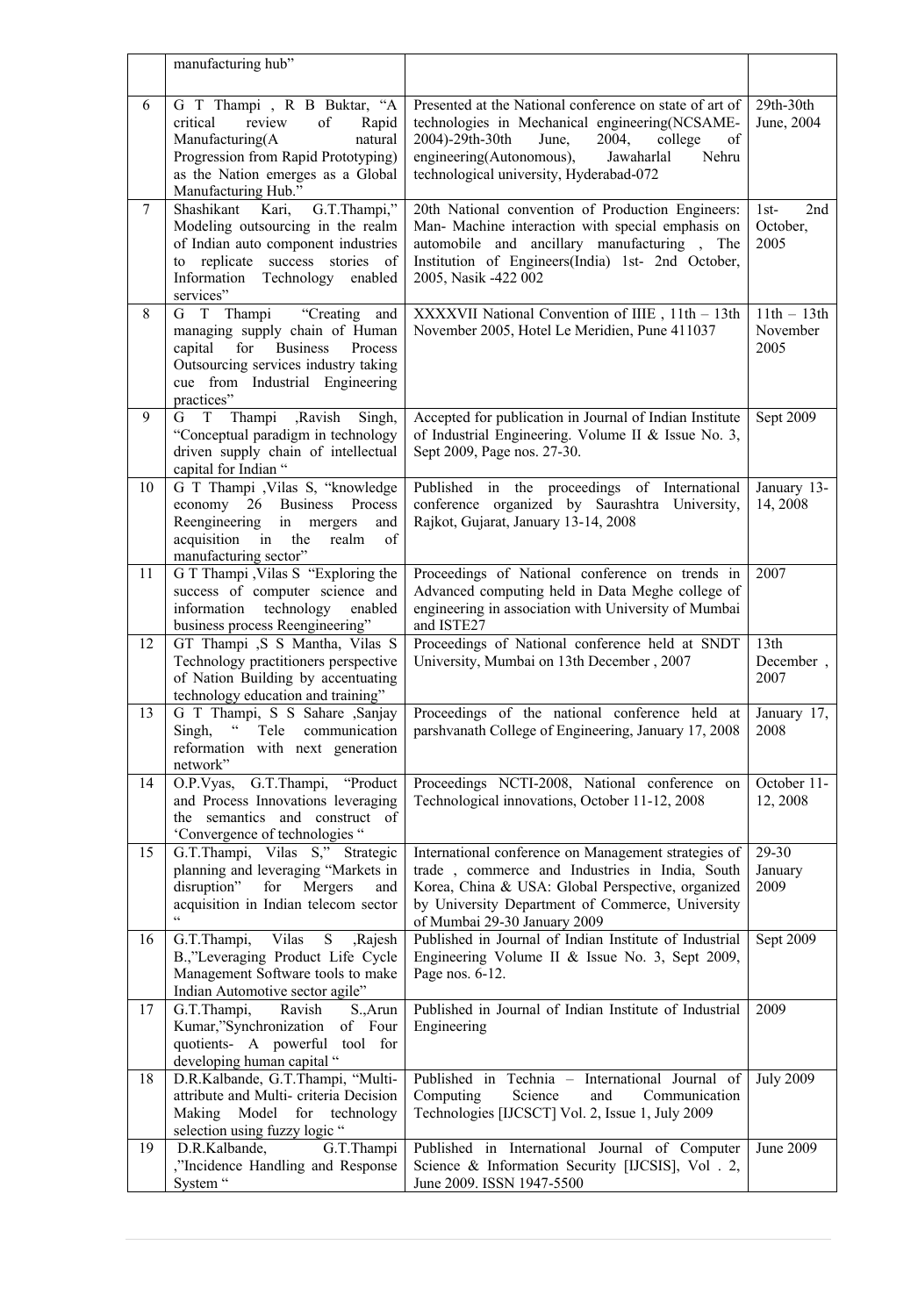| 20 | D.R.Kalbande, G.T.Thampi, "Fuzzy<br>neural model (FNM) for selecting<br>ERP Technologies in a ongoing<br>project settings "                                                                      | Published in CiiT International Journal of Artificial<br>Intelligent Systems and Machine Learning Print:<br>ISSN 0974 - 9667 & Online: ISSN 0974 - 9543,<br>Issue: November 2009 DOI: AIML112009005                                                                                                 | November<br>2009         |
|----|--------------------------------------------------------------------------------------------------------------------------------------------------------------------------------------------------|-----------------------------------------------------------------------------------------------------------------------------------------------------------------------------------------------------------------------------------------------------------------------------------------------------|--------------------------|
| 21 | D.R.Kalbande, G.T.Thampi.Neelam<br>G., Swati I. "Systolic Arrays and<br>Recursion : A new approach for<br>matrix multiplication"                                                                 | Published in National Conference on "Recent<br>Advances in Computer Vision and Information<br>Technology", 9rganized by Government College of<br>Coimbatore<br>Technology,<br>and<br><b>IEEE</b><br>Student<br>Chapter, GCT, March 2010                                                             | March<br>2010            |
| 22 | D.R.Kalbande,<br>G.T.Thampi<br>$,$ "(NAHP)<br>Neuro-Analytical<br>Hierarchy Process Approach for<br>Selecting ERP Technologies in an<br>Ongoing Project Settings"                                | Presented & Published in proceedings of 2010 3rd<br>IEEE International Conference on Computer Science<br>and Information Technology (IEEE ICCSIT 2010),<br>July 9-11 2010, Chengdu, China. IEEE Catalog<br>Number: CFP1057E-PRT, Vol.4 ISBN: 978-1-4244-<br>5538-6 Library of congress : 2009938342 | $9 - 11$<br>July<br>2010 |
| 23 | D.R.Kalbande,<br>G.T.Thampi<br>$\overline{\phantom{a}}$<br>Priyank S, "Zip it Up SMS : A<br>Pathbreaking Technolgy Model in<br>the field of Mobile Messaging"                                    | Presented & Published in proceedings of 2010 3rd<br>IEEE International Conference on Computer Science<br>and Information Technology (IEEE ICCSIT 2010)<br>,July 9-11 2010,Chengdu ,China. IEEE Catalog<br>Number:CFP1057E-PRT, Vol.4 ISBN: 978-1-4244-<br>5538-6 Library of congress : 2009938342   | July<br>$9 - 11$<br>2010 |
| 24 | .,<br>. D.R.Kalbande, G.T.Thampi<br>"TPM"<br>Total<br>Productive<br>Maintenance - Accelerating OEE in<br>a Manufacturing Industry leveraging<br>pervasive technologies "                         | Accepted for publication in The 2010 IEEE<br>International Conference on Manufacturing Science<br>and Technology (IEEE ICMST 2010). Kuala Lumpur,<br>Malaysia. Nov. 2010                                                                                                                            | Nov. 2010                |
| 25 | D.R.Kalbande, G.T.Thampi<br>$\overline{\phantom{a}}$<br>"Demonstrating Creation of<br>an<br>Empirical Formula from the First<br>Principle: A<br>Case<br>Study<br>in<br>Manufacturing Industries" | Accepted for publication in international conference<br>on development and applications of statistics in<br>emerging areas of science & technology december 8-<br>10, 2010 (icdaseast 2010), University of Jammu,<br>Jammu-180006, India                                                            | December<br>8-10, 2010   |
| 26 | D.R.Kalbande, G.T.Thampi," An<br>Empirical Relationship of Cost of<br>Technology Acquisition and Cost<br>Reduction<br>Manufacturing<br>in<br>Enterprises"                                        | Presented and publication in IEEE 2011 3rd<br>International Conference on Computer Modeling and<br>Simulation (ICCMS 2011)                                                                                                                                                                          | 2011                     |
| 27 | D.R.Kalbande,<br>G.T.Thampi<br>"Total<br>"TPM<br>S.Sawalekar,<br>productive Maintenance": A case<br>study in Manufacturing Industry"                                                             | Published in IIIE (National Journal of Indian Institute<br>of Industrial Engineering) Journal 2010                                                                                                                                                                                                  | Oct. 2010                |
| 28 | $,$ ,<br>D.R.Kalbande, G.T.Thampi<br>Leveraging Agility in Business<br>Processes using E- Procurement"                                                                                           | Accepted for publication in IEEE<br>2011<br>3rd<br>International Conference on Machine Learning and<br>Computing (ICMLC 2011)Singapore, February 26-<br>28, 2011 (ICMLC SINGAPORE FEB.2011 ,IEEE<br>PRESS.)                                                                                         | February<br>26-28, 2011  |
| 29 | D.R.Kalbande, G.T.Thampi," Pre-<br>processing selection of enterprise<br>resource planning applications in<br>small manufacturing industry and its<br>impact on business process agility"        | Accepted for publications in the 2011 International<br>Conference on Software and Information Engineering<br>MALAYSIA JUNE 2011. (ICSIE MALAYSIA 2011<br><b>ASME PRESS.)</b>                                                                                                                        | June 2011                |
| 30 | D.R.Kalbande, G.T.Thampi ," E-<br>procurement for increasing business<br>process agility"                                                                                                        | Presented and published in International Conference<br>$\&$<br>workshop<br>Emerging<br>Trends<br>on<br>and<br>Technology(ICWET -ACM MUMBAI Feb 2011)<br>, ACM Digital Library, USA                                                                                                                  | Feb 2011                 |
| 31 | Ravish Singh, G.T.Thampi," Survey<br>findings to explore the need for<br>supply chain of intellectual capital<br>for Indian knowledge economy"                                                   | Published in International J.of Multidispl.Research &<br>Advcs. in Engg. (IJMRAE), ISSN 0975-7074, Vol. 3,<br>No. II (April 2011), pp. 299-308                                                                                                                                                      | April 2011               |
| 32 | G.T.Thampi,"<br>Ravish<br>Singh,<br>Profiling<br>of<br>Indian knowledge<br>economy"                                                                                                              | Published<br>International<br>Journal<br>in<br>of<br>Multidisciplinary Research & Advances in Engg.<br>(IJMRAE), ISSN 0975-7074, Vol. 3, No. II (April<br>2011), pp. 333-343                                                                                                                        | April 2011               |
| 33 | N.R.Gilke, S.S.Mantha, G.T.Thampi,"<br>Fuzzy Logic based Decision Support<br>System for Mass Customization"                                                                                      | International Journal of Computer Applications (0975<br>$-8887$ ) Volume 62–No.7, January 2013                                                                                                                                                                                                      | January<br>2013          |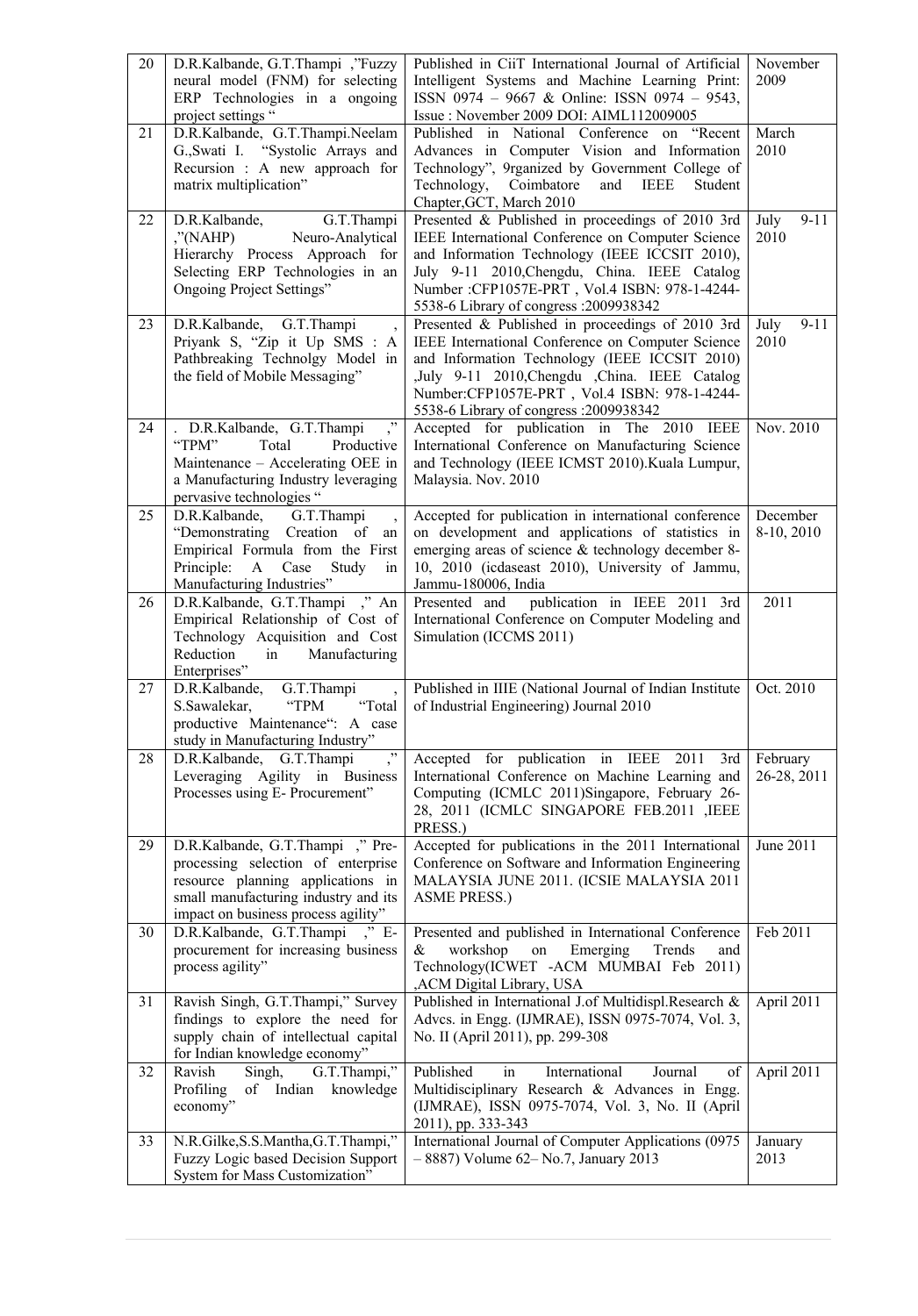| 34 | Gadve,<br>Vivek<br>Surendra<br>S,G.T.Thampi," Data Mining for<br>industry:Preventive<br>NDT<br>Maintenance, Failure Prediction,<br>Quality control"                                    | Published in the Proceedings of the IRAJ integrated,<br>4 <sup>th</sup> IRAJ International Conference ISBN: 978-93-<br>82702-46-7, Nagpur 8 <sup>th</sup> December 2013                                                                                           | 8 <sup>th</sup><br>December<br>2013 |
|----|----------------------------------------------------------------------------------------------------------------------------------------------------------------------------------------|-------------------------------------------------------------------------------------------------------------------------------------------------------------------------------------------------------------------------------------------------------------------|-------------------------------------|
| 35 | Madhulika<br>Bangre,<br>G.T.Thampi,<br>"Migrating<br>from<br>Current<br>$E-$<br>Governance Computing Architecture<br>to Cloud based Architecture (A case<br>study based approach)"     | International Journal of Applied Information<br>Systems(IJAIS)- ISSN:2249-0868. Foundation of<br>Computer<br>Science<br>FCS,<br>New<br>York,<br>USA, International Conference & workshop on<br>Computing<br>advanced<br>$2013$ (ICWA<br>2013)<br>www.ijais.org    | 2013                                |
| 36 | Amol C. Adamuthe, V. K. Bhise and<br>G. T. Thampi, "Solving Resource<br>Provisioning in Cloud using GA and<br>PSO"                                                                     | 4 th Nirma University International Conference on<br>Engineering, pp 1-5, Dec 2013, IEEE 2013. ISBN:<br>978-1-4799-0727-4.                                                                                                                                        | Dec 2013                            |
| 37 | $C_{\cdot}$<br>R.<br>Adamuthe,<br>M.<br>Amol<br>Pandharpatte and G. T. Thampi,<br>"Multiobjective Virtual<br>Machine<br>Placement in Cloud Environment"                                | International Conference on Cloud & Ubiquitous<br>Computing & Emerging Technologies, IEEE 2013.<br>ISBN:<br>978-0-4799-<br>2235-2.<br>DOI:<br>10.1109/CUBE.2013.12. pp 8-13.                                                                                      | 2013                                |
| 38 | Amol C. Adamuthe, G. T. Thampi<br>"Genetic<br>and P. A. Bagane,<br>Algorithms and Tabu Search for<br>Workflow<br>solving<br>Scheduling<br>Application in Cloud",                       | Seventh International Conference of Communication<br>Networks ICCN-2013, pp. 216-223, Bangalore, 9-11<br>August, 2013, Elsevier Science and Technology<br>978-93-5107-104-4.<br>Publications.<br>ISBN:<br>DOI:<br>03. elsevierst. 2013. 3. ICCN24. pp. 216 - 223. | August<br>2013                      |
| 39 | Technologies<br>Middleware<br>for<br>building efficiencies in the migration<br>process of switching from E-<br>governance to M- Governance                                             | Published in International Journal of Advanced<br>Research in Computer Science and Software<br>Engineering, ISBN: 2277128X, Volume 4, issue 8,<br>August 2014                                                                                                     | August<br>2014                      |
| 40 | Sujata Deshmukh, G.T.Thampi,<br>"Transformative<br>Effect<br>of<br>$E-$<br>Commerce and M-Commerce on<br>National Productivity in India"                                               | International Journal of Applied Engineering<br>Research and Development ", ISSN: 2250-1584,<br>ISSN(Print): 2278-9383, Impact Factor(JCC):1.6842,<br>IC value: 3.0, Vol. 4, Issue 2, Apr. 2014.                                                                  | Apr. 2014                           |
| 41 | P.D.Deshmukh, V R Kalamkar,<br>G.T.Thampi, "ERP in Indian SMEs:<br>Issues, Challenges and future"                                                                                      | International Journal of Research in Advent<br>Technology, Vol 2, No.7, July 2014, E-ISSN: 2321-<br>9637                                                                                                                                                          | <b>July 2014</b>                    |
| 42 | P.D.Deshmukh<br>G.T.Thampi,<br>"Empirical Analysis of Factors<br>Influencing ERP implementation in<br>Indian SMES"                                                                     | 2014 International Conference on Advances in<br>Computing,<br>Communications and Informatics<br>ICACCI)                                                                                                                                                           | 2014                                |
| 43 | Sujata Deshmukh,<br>,G.T.Thampi,<br>"Interpretive Structural Modelling to<br>Improve National<br>Productivity<br>using E-commerce and M-commerce<br>Based Practices in Indian Context" | Advanced Science Letters", vol. 20, Number10-12,<br>pp 1766-1777(12), ISSN: 1936-6612 (Print): EISSN:<br>1936-7317 (Online), , Impact Factor(JCC):1.253, Oct.<br>2014                                                                                             | 2015.                               |
| 44 | A.C. Adamuthe, Jyoti Tomake,<br>G.T.Thampi,"<br>Technology<br>Forecasting: The Case of Cloud<br>Computing and Sub-technologies"                                                        | International Journal of Computer Applications, Vol.<br>106, No. 2, Nov. 2014. Published by Foundation of<br>Computer Science (FCS), NY, and USA. (Impact<br>factor= $0.715$ )                                                                                    | Nov. 2014                           |
| 45 | Madhulika Bangre , G.T.Thampi,"<br>the<br>potentials<br>Prototyping<br>of<br>LocationBased<br>Services in<br>the<br>Realm of E-Governance"                                             | <b>IOSR</b><br>$\&$<br>journal<br>Mobile<br>Computing<br>of<br>Appilcations(IOSR-JMCA) e-ISSN:2394-0050,<br>$P-$<br>2394-0042. Volume2, issue<br>ISSN:<br>1,(March-<br>April.2015) PP 11-17, www.iosrjournals.org                                                 | March-<br>April.2015                |
| 46 | Prashant<br>Deshmukh,<br>Sujata<br>Deshmukh,<br>G.T.Thampi,<br>"Identification of cost and quality<br>benefits on implementation of ICT<br>Based practices in Indian SMEs"             | International Journal of Mechanical and production<br>Engineering<br>Research<br>and<br>development(IJMPERD)ISSN(P)<br>2249-6890,<br>$\sim 10^{-1}$<br>ISSN(E):2249-8001, Vol.5. Issue \$, Aug 2015, 115-<br>122                                                  | Aug 2015                            |
| 47 | A.C.Adhmute, G.T.Thampi, Vikram,<br>S., Seema H.P.," Cloud Computing -<br>A market perspective and<br>Research Directions"                                                             | International Journal of Information Technology and<br>Computer Science, Vol. 7, No. 10, PP.42-53,<br>September 2015. (Impact factor=0.07)                                                                                                                        | September<br>2015                   |
| 48 | Nazneen<br>G.T.Thampi,<br>Ansari,<br>"Investigating<br>synergistic<br>the                                                                                                              | International Journal of Computers and Technology,<br>vol. 13, no. 10, ISSN 2277-3061, pp. 5090-5093,                                                                                                                                                             | 2014                                |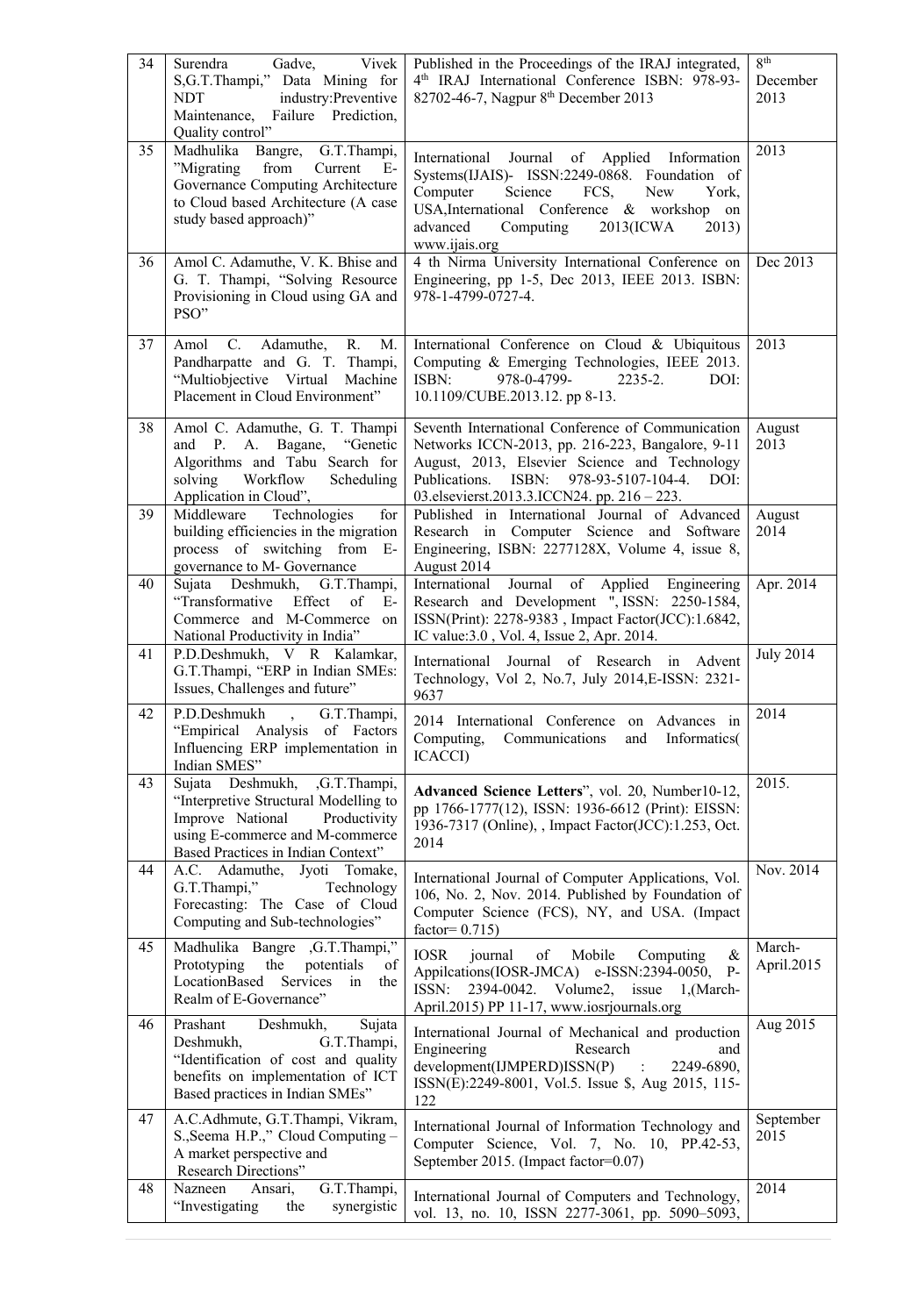|    | relationship<br>between<br>enterprise<br>resource planning and business<br>intelligence"                                                                                      | 2014                                                                                                                                                                                      |                        |
|----|-------------------------------------------------------------------------------------------------------------------------------------------------------------------------------|-------------------------------------------------------------------------------------------------------------------------------------------------------------------------------------------|------------------------|
| 49 | ,<br>Nazneen Ansari, G.T.Thampi<br>Investigating contemporary software<br>engineering challenges involved in<br>disparate<br>integrating<br>software<br>systems"              | International Journal of Computer Science and<br>Information Technologies, vol. 6, no. 4, ISSN: 0975-<br>9646, pp. 3849-3854, 2015.                                                       | 2015                   |
| 50 | G.T.Thampi<br>Nazneen<br>Ansari,<br>"Investigating relationships",<br>and<br>challenges in integrating disparate<br>software systems"                                         | 2 <sup>nd</sup> International Conference on Contours of Digital<br>Technology, ISBN 978-93-5254-002-0, TQICCDT-<br>2015, pp. 8-11, 2015                                                   | 2015                   |
| 51 | C.<br>G.T.Thampi,<br>$\mathbf{A}$<br>Adamuthe,<br>"Futuristic<br>Computational<br>Technologies: A Scenario Analysis"                                                          | International Journal of Computer Applications, Vol.<br>127, No. 16, pp. 15-21, October 2015. Published by<br>Foundation of Computer Science (FCS), NY, USA.<br>(Impact factor= $0.715$ ) | October<br>2015        |
| 52 | A. C. Adamuthe, G. T. Thampi,<br>Abhaysinh V. Surve "Technology<br>Forecasting A case<br>study of<br>Software<br>Technology<br>Product<br>Families"                           | International Journal of Information Engineering and<br>Electronic Business(IJIEEB), (Impact factor=0.12)                                                                                 | Jan 2016               |
| 53 | A. C. Adamuthe, Jyoti V. Tomake<br>Thampi An Empirical<br>.G.<br>T.<br>Analysis of Hype-cycle: A Case<br>of Cloud Computing<br>Study<br>Technologies                          | International Journal of Advanced Research in<br>Computer and Communication Engineering, Vol. 4,<br>Issue 10, October 2015. (Impact factor= 4.582)                                        | October<br>2015        |
| 54 | A. C. Adamuthe,, Rajendra A. Gage<br>,G. T. Thampi "Forecasting cloud<br>computing using double exponential<br>smoothing methods"                                             | <b>IEEE</b><br>International<br>Conference<br>Advanced<br>on<br>computing & Communication Systems (ICACCS), 5-<br>7 Jan 2015. [Best paper award]                                          | $5 - 7$<br>Jan<br>2015 |
| 55 | A. C. Adamuthe<br>G. T. Thampi<br>Trend<br>of<br>Cloud<br>,"Analyzing<br>Computing and it's Enablers using<br>Gartner Strategic Technology"                                   | Technical Journal, Pune Local Centre, Volume 38<br>November 2014, ISBN - 978-81-924990-2-4.                                                                                               | November<br>2014       |
| 56 | A. C. Adamuthe, Rahul Injamuri G.<br>Thampi<br>,"Forecasting",<br>Т.<br>Computational Technologies using<br>Trend Projection and Growth<br>Curves"                            | National Conference on Industrial Engineeringan 29-31<br>Technology Management (NCIETM), pp. 349-357, 29 2014<br>31 Oct 2014, Mumbai. [Best paper award]                                  | Oct                    |
| 57 | A. C. Adamuthe, Apeksha Khot G.<br>,"Sales forecasting of<br>T. Thampi<br>durable<br>electronic<br>consumer<br>products using bass diffusion model"                           | National Conference on Industrial Engineering and 29-31<br>Technology Management (NCIETM), pp. 327-335, 29<br>31 Oct 2014, Mumbai.                                                        | Oct<br>2014            |
| 58 | P D Deshmukh, V R Kalamkar, G T<br>Thampi<br>Analysis of Factors<br>Affecting cost aspects for ERP<br>implementation in INDIAN SMEs"                                          | Industrial Engineering Journal, Vol, IX & issue No.3<br>March -2016                                                                                                                       | March<br>2016          |
| 59 | P D Deshmukh, G T Thampi., "V R<br>Kalamkar Investigation of Quality<br>Benefits of ERP Implementation in<br>Indian SMEs"                                                     | Elsevier, ScienceDirect, Procedia Computer Science<br>www.sciencedirect.com. 1877-<br>49(2015)220-228<br>0509@ 2015 Published by Elsevier                                                 | 2015                   |
| 60 | Nazneen Ansari , G. T. Thampi ,"<br>Template creation to merge disparate<br>software solutions<br>adapting<br>by<br>software engineering principles"                          | Green Computing and Internet of Things (ICGCIoT),<br>2015 International Conference on, pp. 1339-1343.<br>IEEE, 2015.                                                                      | 2015                   |
| 61 | Nazneen Ansari , G. T. Thampi<br>of<br>different<br>,"Investigation<br>approaches, feasible solutions, and<br>estimates for disparate enterprise<br>solution synchronization" | Conference<br>International<br>Computing,<br>on<br>Communication, and Automation: Proceedings of<br>ICCCA 2016, IEEE (Accepted for publication).                                          | 2016                   |
| 62 | Sujata P.Deshmuh,<br>G.T.Thampi,<br>Anil Z. C ,"Public Policies to<br>Facilitate Higher Penetration of E-<br>Commerce and. M-Commerce in<br>India."                           | Journal of Productivity", Vol. 56 Issue 4, p332-337,<br>Jan-Mar2016.                                                                                                                      | Jan-Mar<br>2016        |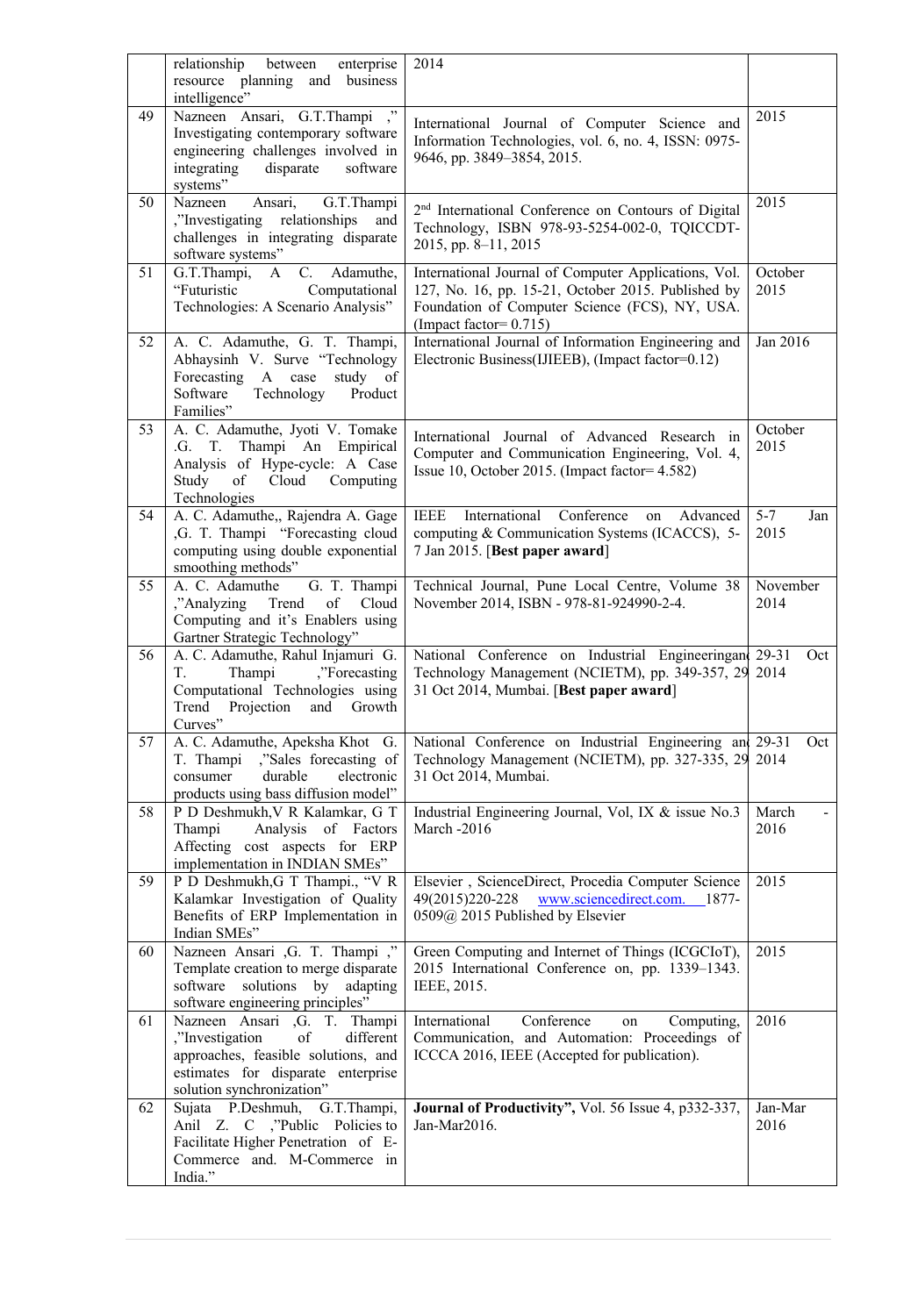| 63 | Amol C. Adamuthe and G. T.<br>Thampi, "Cloud Computing Trend               | Amity Journal of Computational Sciences (AJCS),<br>Vol.1, Issue 2, pp. 7-15, Nov 2017. (ISSN:         | Nov 2017         |
|----|----------------------------------------------------------------------------|-------------------------------------------------------------------------------------------------------|------------------|
|    | Prediction using Precursor events,"                                        | 2456-6616 (Online))                                                                                   |                  |
| 64 | Dilip Motwani, G. T. Thampi,<br>"Modeling Implementation of Big            | ERCICA-2018<br>International<br>Conference<br><b>NIMT</b><br>Bangalore.                               | 2018             |
|    | Data Analysis in Oil and Gas                                               |                                                                                                       |                  |
|    | Industries in India"                                                       |                                                                                                       |                  |
| 65 | Shilpa Amit Verma, G.T. Thampi,                                            | Journal of Emerging Technologies and Innovative                                                       | Feb 2019         |
|    | Madhuri Rao, "Precision forecasting<br>for intraday and daily stock prices | Research (JETIR), February 2019, Volume 6, Issue 2.                                                   |                  |
|    | with neural networks and fuzzy                                             |                                                                                                       |                  |
|    | models",                                                                   |                                                                                                       |                  |
| 66 | Amol C. Adamuthe and G. T.<br>Thampi, "Short term and long term            | Journal of Information Technology Management, vol.<br>30, no. 1, March 2019. ISSN 1042-1319           | Mar 2019         |
|    | forecasting of cloud computing                                             |                                                                                                       |                  |
|    | using multiple indicators,"                                                |                                                                                                       |                  |
| 67 | Amol C. Adamuthe and G. T.                                                 | vol. 143, March 2019, pp. 181-189.                                                                    | Mar 2019         |
|    | Thampi, "Technology Forecasting:<br>A Case study of Computational          | (Scopus Indexed) (Web of science - Social Sciences<br>Citation Index) (H index 93) ISSN-0040-1625     |                  |
|    | Technologies," Technological                                               |                                                                                                       |                  |
|    | Forecasting & Social Change.                                               |                                                                                                       |                  |
| 68 | Dilip Motwani, G. T. Thampi,                                               | Springer<br>Journal,<br>September<br>2019,                                                            | Sep 2019         |
|    | "Modeling Implementation of Big<br>Data Analysis in Oil and Gas            | https://doi.org/10.1007/978-981-13-6001-59                                                            |                  |
|    | Industries in India"                                                       |                                                                                                       |                  |
| 69 | Sharad<br>Nivedita Lodha,<br>Dabhi,                                        | International Research Journal of Engineering and                                                     | Nov 2019         |
|    | Mitul Champaneri, G.T. Thampi,"                                            | Technology (IRJET), Volume: 06 Issue: 11   Nov                                                        |                  |
|    | Comparative Study of Efficacy of<br>Big Data Analysis<br>and Deep          | 2019.                                                                                                 |                  |
|    | Learning Techniques"                                                       |                                                                                                       |                  |
| 70 | Shilpa Verma, G.T.Thampi, Madhuri                                          | International Journal of Artificial Intelligence, Vol 9,                                              | 2020             |
|    | Rao, "ANN based method for<br>improving gold price forecasting             | No 1, pp. 46-57, 2020.                                                                                |                  |
|    | accuracy through modified gradient                                         |                                                                                                       |                  |
|    | descent methods".                                                          |                                                                                                       |                  |
| 71 | Shilpa Verma, G.T.Thampi, Madhuri<br>Rao, "Efficacy of a Classical and a   | Internet<br>Things,<br>of<br>Smart<br>Computing<br>and<br>Technology: A Roadmap Ahead, Springer Book, | 2020             |
|    | Few Modified Machine Learning                                              | Chapter 1, pp. 3-30, 2020.                                                                            |                  |
|    | Algorithms in Forecasting Financial                                        |                                                                                                       |                  |
|    | Time Series".                                                              |                                                                                                       |                  |
| 72 | Komal<br>Hiba Hussain,<br>Aswani,<br>Mahima Gupta, Dr. G.T.Thampi",        | International Research Journal of Engineering and<br>Technology (IRJET), Volume: 07 Issue: 04   Apr   | April 2020       |
|    | Implementation of disease prediction                                       | 2020.                                                                                                 |                  |
|    | chatbot and report analyzer using the                                      |                                                                                                       |                  |
|    | concepts of NLP, Machine Learning<br>and OCR".                             |                                                                                                       |                  |
| 73 | Hiral Paghadal, Anezka Virani,                                             | International Research Journal of Engineering and                                                     | May 2020         |
|    | Apratim Shukla, Dr. G T Thampi,"                                           | Technology (IRJET), Volume: 07 Issue: 05   May                                                        |                  |
|    | Customer<br>Support<br>Chatbot                                             | 2020.                                                                                                 |                  |
| 74 | Leveraging Machine Learning".<br>Kareena<br>Ramrakhya,<br>Yugal            | International Research Journal of Engineering and                                                     | June 2020        |
|    | Lakhyani, Yash Kewlani,<br>G. T.                                           | Technology (IRJET), Volume: 07 Issue: 06   June                                                       |                  |
|    | Thampi, "AI in Diagnostics".                                               | 2020.                                                                                                 |                  |
| 75 | Mudita Dixit, Dr. G.T.Thampi,"<br>Indian Automotive sector:investment      | Presented at "2nd International Conference on                                                         | <b>July 2021</b> |
|    | in R&D ,technology adoption and                                            | Emerging Trends in Science, Engineering and<br>Management-2021"                                       |                  |
|    | transfer"                                                                  |                                                                                                       |                  |
| 76 | Dr. G.T.Thampi, Mudita Dixit, Dr.                                          | UGC -CARE listed journal - AJANTA, Journal No -                                                       | Jan-March        |
|    | Jayashree Patil-Dake"<br>Auto and<br>Auto Component Industry in India-     | 40776 (Published), ISSN 2277-5730.                                                                    | 2019             |
|    | A Study                                                                    |                                                                                                       |                  |
| 77 | Mudita<br>Dr.<br>G.T.Thampi,                                               | Presented at "2nd International Conference on Global                                                  | April 2018       |
|    | Dixit,"Review of the Indian Auto                                           | Transformation in Business Culture & Linguistics                                                      |                  |
|    | and Auto Component Industry"                                               |                                                                                                       |                  |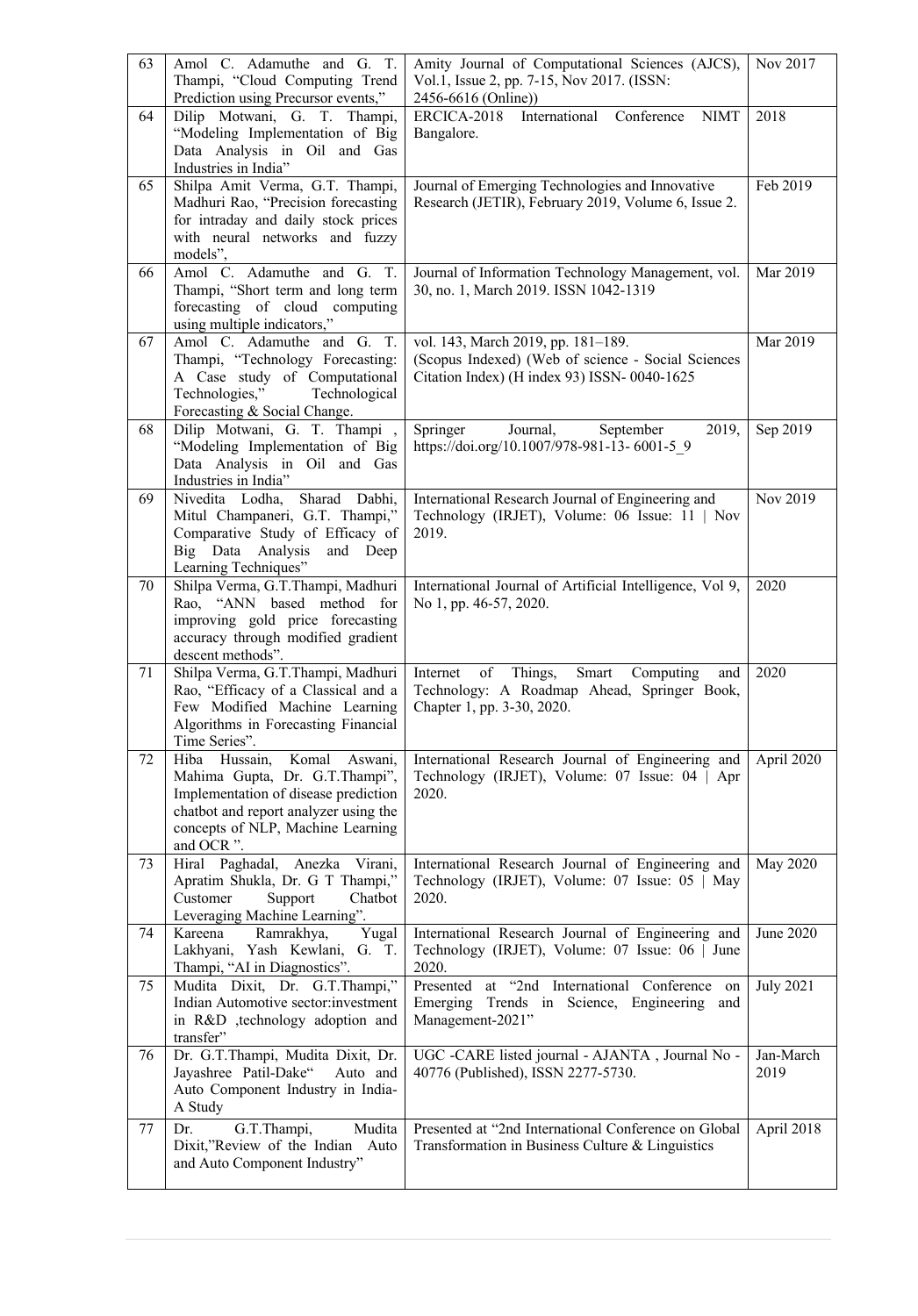# *Publications before the Award of Ph.D.*

| Sr.            | Title of the publication                                                                                                                                                                                                                                                 | Name of the international journal                                                                                                                                                                                                                                                           | Month and                          |
|----------------|--------------------------------------------------------------------------------------------------------------------------------------------------------------------------------------------------------------------------------------------------------------------------|---------------------------------------------------------------------------------------------------------------------------------------------------------------------------------------------------------------------------------------------------------------------------------------------|------------------------------------|
| N <sub>0</sub> |                                                                                                                                                                                                                                                                          |                                                                                                                                                                                                                                                                                             | year of<br>publicatio              |
| $\mathbf{1}$   | G.T.Thampi<br>S.S.Mantha<br>."<br>$\ddot{\phantom{0}}$<br>Developing a procedural template<br>for practicing business process<br>reengineering to create architectures<br>for web based education in bricks-<br>and mortar institutions"                                 | Accepted for presentation as a poster demo in ED-<br>MEDIA 2002 World Conference on Educational<br>Multimedia, Hypermedia & Telecommunications.<br>June 24-29, 2002 * Denver, Colorado USA Organized<br>by Association for the Advancement of Computing in<br>Education (AACE) www.aace.org | n<br>June 24-29,<br>2002           |
| $\overline{2}$ | G.T.Thampi, S.S.Mantha,<br>"Customer Relationship<br>Management paradigm applied to<br>the management of Intellectual<br>Capital in an Educational Institution<br>using Data Mining and fuzzy logic<br>techniques"                                                       | Accepted for presentation and to include in the<br>conference proceedings of The International<br>Conference ICTE (Samos Island, Greece July 17 - 19,<br>2002)www.ineag.gr,<br>http://www.ineag.gr/Events/ICTEconference SamJuly<br>2002/indexEn.htm                                        | July 17<br>19, 2002                |
| 3              | G.T.Thampi, S.S.Mantha,"<br>Creation of a new paradigm for the<br>role of educators through in-service<br>training that facilitates innovation<br>and improves the process of<br>imperfectly seeking emerging<br>technology in tandem with the<br>evolving market place" | SITE 2001 - Society for Information Technology and<br>Teacher Education International Conference (Orlando,<br>Florida; 5-10 March 2001) had reviewed our proposal<br>and ACCEPTED it for presentation                                                                                       | 5-10 March<br>2001                 |
| 4              | G.T.Thampi, S.S.Mantha, "A<br>critical study of web enabled<br>education in the realm of distance<br>Learning"                                                                                                                                                           | International Conference held in Samos island,<br>Greece, organized by National Louise University,<br>Poland., ACM Digital Library: ISBN: 1-891365-<br>$08 - 8$                                                                                                                             | 2002                               |
| 5              | G.T.Thampi, S.S.Mantha<br>"Conceptualizing Decision Support",<br>System to design learner centric<br>course curriculum in the realm of<br>Web enabled Education, an<br>introduction to object oriented<br>programming paradigm using C++<br>in the subject matter"       | Presented at the Proceedings of ICCC 2002<br>International Conference on "Redefining Internet in<br>the Context of Pervasive Computing", held during<br>August 11-14, 2002 in Mumbai, India                                                                                                 | August 11-<br>14, 2002             |
| 6              | G.T.Thampi, S.S.Mantha<br>"Redefining the role of Industrial",<br>Engineers by initiating them to<br>"Enabling Technologies" '                                                                                                                                           | Presented at the national seminar on Interactive<br>Integrated Technological advancement- recent trends<br>at college of engineering Trivandrum, on July 5th and<br>6th 2002                                                                                                                | July<br>5th-<br>6th<br>and<br>2002 |
| $\tau$         | G.T.Thampi,<br>S.S.Mantha,"Managing markets and<br>cultures: a conceptual paradigm for<br>the 'content' and 'context' in the<br>realm of knowledge management<br>practices"                                                                                              | Accepted the extended abstract to be presented in VIII<br>Annual International Conference of Society of<br>Operations Management NITIE, Mumbai, December<br>17-20, 2004                                                                                                                     | December<br>$17-20,$<br>2004       |
| $\,$ 8 $\,$    | G.T.Thampi, S.S.Mantha "<br>Architectural frame work for<br>curriculum design and course work<br>to integrate interdisciplinary<br>enabling technologies to accentuate<br>excellence in engineering Education<br>and Nation Building"                                    | Accepted for poster presentation at the International<br>Mechanical Engineering Conference & Exposition<br>(IMECE) held in Kuwait, December 5-8,2004                                                                                                                                        | December<br>5-8,2004               |
| 9              | G.T.Thampi, S.Y. Mhaiskar "Re<br>engineering of Engineering<br>Education an objective oriented<br>approach"                                                                                                                                                              | Presented at second Maharashtra - Goa State I S T E<br>Convention 16-17 Feb. 1998 Jawaharlal Nehru<br>Engineering College, N-6, CIDCO, Aurangabad, India                                                                                                                                    | 16-17 Feb.<br>1998                 |
| 10             | G.T.Thampi, SY. Mhaiskar,<br>"Faculty selection procedures $-A$<br>critical appraisal at National<br>Seminar on Teacher Vacancies in                                                                                                                                     | National seminar 21-22 January, 1998. Govt. College f<br>Engineering, Aurangabad, India                                                                                                                                                                                                     | $21-22$<br>January,<br>1998.       |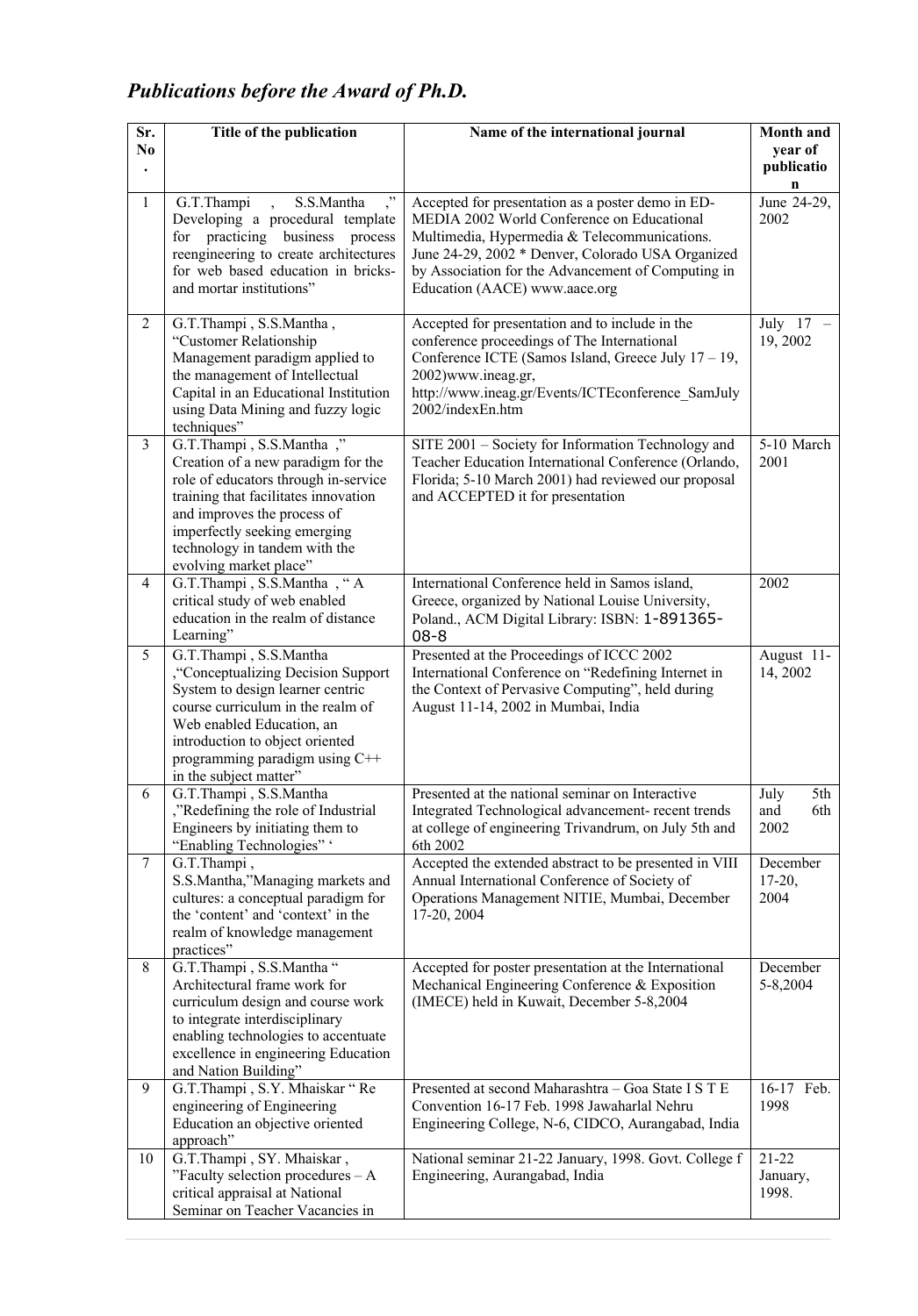|    | degree and diploma level technical<br>institutions. Causes and possible |                                                       |            |
|----|-------------------------------------------------------------------------|-------------------------------------------------------|------------|
|    | remedial measures. "                                                    |                                                       |            |
| 11 | G.T.Thampi, P.V.Natu.Global                                             | Fourth Maharahtra – Goa state I S T E Convention $\&$ | $23 - 24$  |
|    | Classroom and Web Enabled                                               | National Conference 23-24 Nov.99 BNCE, PUSAD,         | Nov.99     |
|    | Education                                                               | India                                                 |            |
| 12 | G.T.Thampi, S. Ram Reddy,                                               | Presented at National conference on advanced trends   | December   |
|    | "Integration of Internet technologies                                   | in mechanical Engineering Research and Development    | 21, 2002   |
|    | by 'Product centered organizational                                     | JNTU College of Engineering, Anantapur -515 002,      |            |
|    | structure"                                                              | December 21, 2002                                     |            |
| 13 | G.T.Thampi, S. Ram Reddy                                                | Presented and published at National Conference -      | March 8-9, |
|    | ,"Towards Green Productivity                                            | AMMT-2004, March 8-9, 2004, JNTU College of           | 2004       |
|    | through Clean Manufacturing"                                            | Engineering, Hyderabad- 500 072.                      |            |
| 14 | G T Thampi R R Sanigram                                                 | Presented at the International Conference on          | 29-31      |
|    | Chandramouli                                                            | Advanced Manufacturing Technology VJTI Matunga        | January    |
|    | ," Fast Hole EDM Drilling ".                                            | & ISME, Mumbai. 29-31 January 2003                    | 2003       |
| 16 | Ahrar Ahmad, G T Thampi,"                                               | Presented and published at the National conference on | 2003       |
|    | Design for assembly to facilitate JIT                                   | Recent Developments in Mechanical Engineering"        |            |
|    | Practices"                                                              | being organized by Thapar Inst. Of Engg. And          |            |
|    |                                                                         | technology Patiala 147004 (Oct-05-2003)               |            |

3.2 Details of published quality books/book chapters in a recognized discipline, referred for study in higher education at the National/International level:

| Sr.No.         | Title of the book/ book chapters                                                        | Name of the publisher                                                                                                             | <b>Institutions where</b><br>referred for study              |
|----------------|-----------------------------------------------------------------------------------------|-----------------------------------------------------------------------------------------------------------------------------------|--------------------------------------------------------------|
| $\mathbf{1}$   | Object oriented programming in<br><b>JAVA</b>                                           | Press<br>Wiley/<br>Dreamtech<br><b>ISBN</b><br>Number:<br>9788177229240.<br>Format:<br>Paperback<br>Publication year: 2009        | Mumbai<br>University<br>and<br>other<br>Indian<br>University |
| $\overline{2}$ | Object oriented programming<br>in<br>$C++$                                              | Wiley/<br>Press.<br>Dreamtech<br><b>ISBN</b><br>Number<br>9788177229943. Format<br>$\cdot$<br>Paperback<br>Publication year: 2009 | Mumbai<br>University<br>and<br>Indian<br>other<br>University |
| $\overline{3}$ | Mobile<br>Programming<br>for<br>and<br><b>Remote Computers</b>                          | <b>ISBN</b><br>Dreamtech<br>press.<br>Number: 978-93-5004-014-<br>0. Format : Press Paperback<br>Publication year: 2015           | Mumbai<br>University<br>and<br>other<br>Indian<br>University |
| $\overline{4}$ | Mobile<br>communication<br>and<br>computing                                             | <b>ISBN</b><br>Dreamtech<br>press.<br>Number: 978-93-5119-717-<br>1. Format : Press Paperback<br>Publication year: 2015           | Mumbai<br>University<br>other<br>Indian<br>and<br>University |
| 5              | Data Structure with C<br>Course writing for MCA Semester I                              | Director<br>of<br>Distance<br>Education,<br>University<br>of<br>Mumbai                                                            | Mumbai University                                            |
| 6              | <b>Advanced Data and File Structures</b><br>Course writing for MCA Semester<br>$\rm II$ | Director<br>of<br>Distance<br>Education,<br>University<br>of<br>Mumbai                                                            | Mumbai University                                            |
| $\overline{7}$ | Project Management                                                                      | Solutions<br><b>ISBN</b><br>Staredu<br>Number: 978-93-86765-71-0<br>Format: Press Paperback<br>Publication year: 2020             | Mumbai<br>University<br>Indian<br>other<br>and<br>University |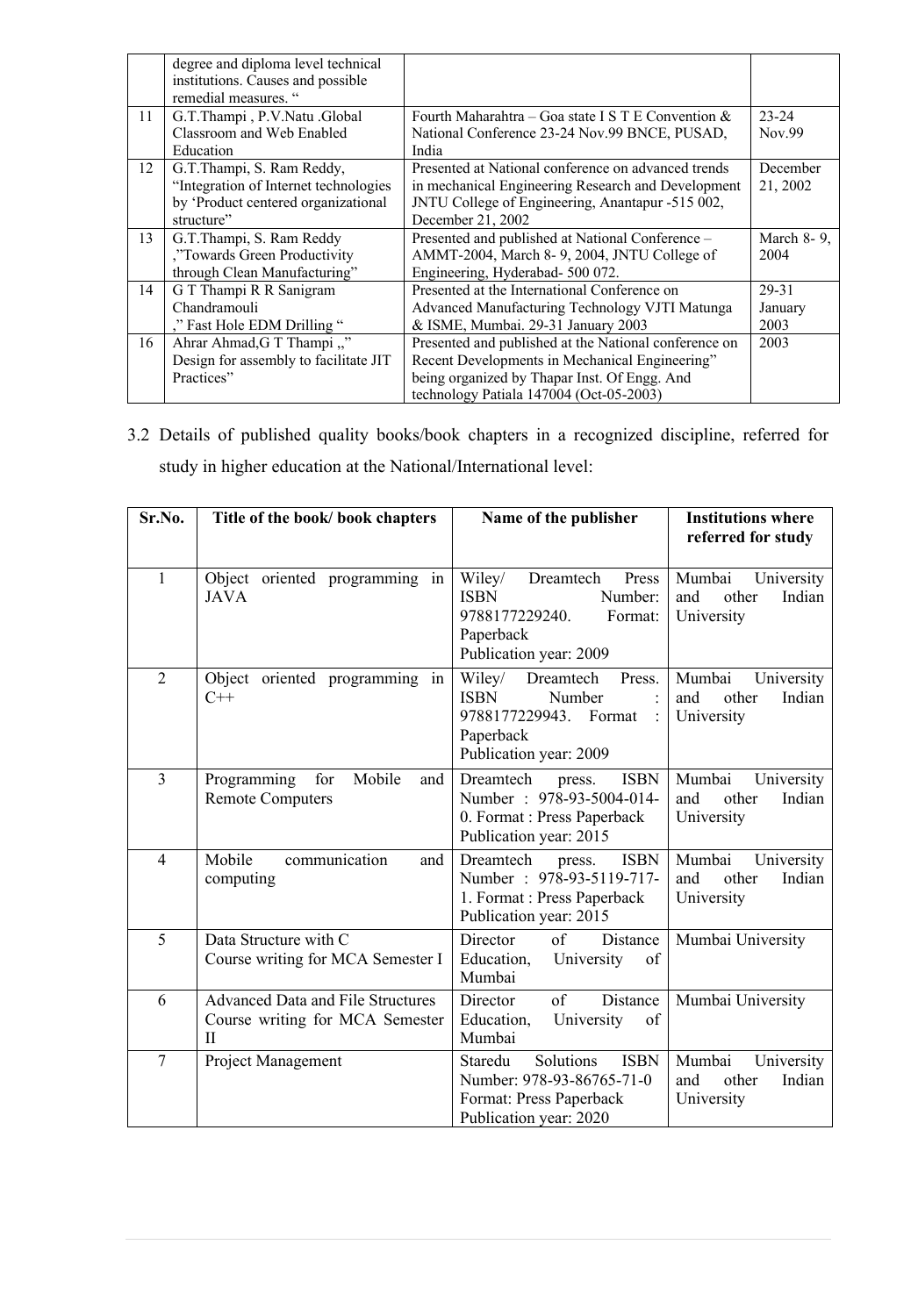# **4. Details of administrative experience in the field of Higher Education not below the rank of Professor and Head of the Department in a university/Principal (in Professor's Grade) of a Senior college/Head of a national/international institution of Advanced Learning.**

| Sr.            | Post                                                                                                                                                                                              | <b>Period</b>                                                                                  | Name of the                                                                                                                                                                                                                      |  |
|----------------|---------------------------------------------------------------------------------------------------------------------------------------------------------------------------------------------------|------------------------------------------------------------------------------------------------|----------------------------------------------------------------------------------------------------------------------------------------------------------------------------------------------------------------------------------|--|
| No.            |                                                                                                                                                                                                   | From to                                                                                        | <b>University/Colleges</b><br>/Institution& location                                                                                                                                                                             |  |
| $\mathbf{1}$   | Professor / Adjunct Professor                                                                                                                                                                     | (dates and duration)<br>10 <sup>th</sup> February 2007<br>to                                   | Sardar<br>Patel<br>College<br>of                                                                                                                                                                                                 |  |
|                |                                                                                                                                                                                                   | $1st$ April 2013.                                                                              | Engineering,<br>Andheri<br>West,<br>Mumbai.                                                                                                                                                                                      |  |
| $\overline{2}$ | Head of the Department in a                                                                                                                                                                       | 1 <sup>st</sup> November, 2007                                                                 | Chairman,<br>Ad-hoc Board<br>of                                                                                                                                                                                                  |  |
|                | University                                                                                                                                                                                        | to 31 <sup>st</sup> October 2010                                                               | Information<br><b>Studies</b><br>in<br>Technology, Mumbai University                                                                                                                                                             |  |
|                |                                                                                                                                                                                                   |                                                                                                |                                                                                                                                                                                                                                  |  |
| $\overline{3}$ | Principal (in Professor's Grade)<br>of a Senior College                                                                                                                                           | $10^{th}$ Feb 2007 to<br>L.<br>$14^{th}$ Dec. 2009.<br>II. $15^{th}$ Dec. 2009 to<br>till date | University<br>I.<br>of<br>Mumbai / MES's<br>Pillai's Institute<br>Information<br>of<br>Technology, Engi<br>neering,<br>Media<br><b>Studies</b><br>$\&$<br>Research, Panvel,<br>Navi Mumbai.<br>Π.<br>of<br>University<br>Mumbai/ |  |
|                |                                                                                                                                                                                                   |                                                                                                | Thadomal<br>Shahani<br>Engineering<br>College,<br>Mumbai.                                                                                                                                                                        |  |
| $\overline{4}$ | Coordinator for Teaching<br>$B.Sc$ (IT) & M.Sc(IT)                                                                                                                                                | 2005(6 months tenure)                                                                          | Institute of Distance Learning,<br>University                                                                                                                                                                                    |  |
| 5              | Coordinator for MCA Common<br><b>Entrance Test</b>                                                                                                                                                | <b>May 2006</b>                                                                                | Institute of Distance Learning,<br>University                                                                                                                                                                                    |  |
| 6              | Senior Academician in the field<br>of<br>IT/ Computer<br>Science,<br>nominated by Vice- Chancellor<br>of<br>Advisory<br>members<br>as<br>Committee for IT/ Computer<br><b>Science Departments</b> | January, 2005<br>For a period of 5 years                                                       | University of Mumbai                                                                                                                                                                                                             |  |
| $\overline{7}$ | Coordinator to supervise<br>conduct<br>of<br>Central<br>the<br>Assessment Project work, for<br>Engineering Examination held<br>in first Half of 2004                                              | May, 2003<br>$\&$<br>May, 2004                                                                 | University of Mumbai                                                                                                                                                                                                             |  |
| 8              | Dean                                                                                                                                                                                              | $\qquad \qquad \blacksquare$                                                                   |                                                                                                                                                                                                                                  |  |
| 9              | Director                                                                                                                                                                                          |                                                                                                |                                                                                                                                                                                                                                  |  |
| 10             | Head<br>of<br>National/<br>a<br>International<br>Institution<br>of<br><b>Advance Learning</b>                                                                                                     |                                                                                                |                                                                                                                                                                                                                                  |  |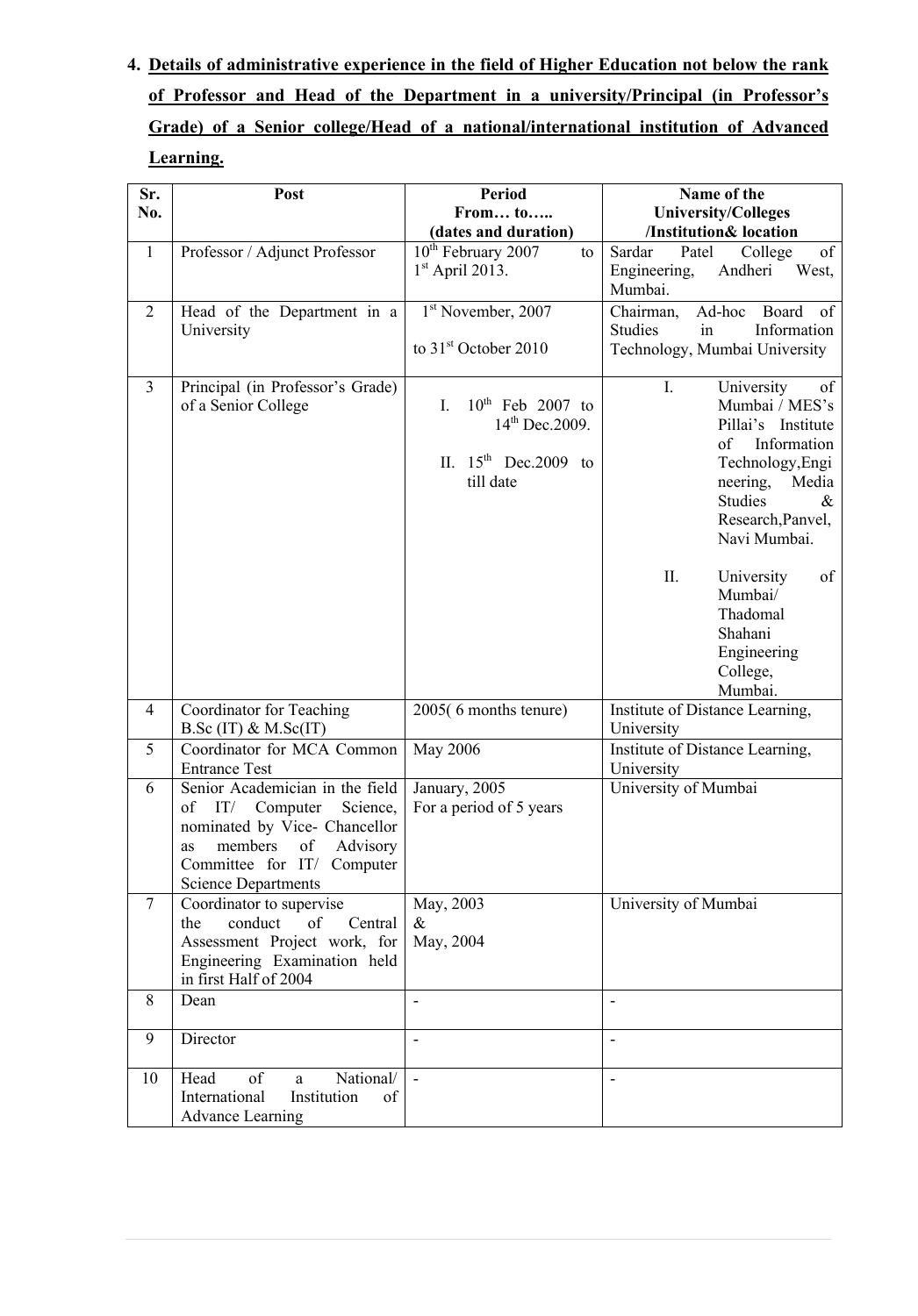| Sr.<br>No. | Title of the project                 | <b>Project Value</b>                                                                                                      | Granting<br>agency   | Date of<br>start               | Date of<br>Completion        |
|------------|--------------------------------------|---------------------------------------------------------------------------------------------------------------------------|----------------------|--------------------------------|------------------------------|
| л.         | Entrepreneurship<br>Development Cell | 4.5 lakhs<br><b>AICTE</b><br>Sanctioned<br>only 2lakhs,<br>Balance from<br>the effort of<br>College staff<br>and students | <b>AICTE</b>         | 2012                           | 2013                         |
| 2          | <b>Creating New Website</b>          | 30000                                                                                                                     | <b>SPCE</b>          | $30-05-$<br>2000               | Completed<br>within 3 months |
| 3          | Minor Research Grant                 | 30000                                                                                                                     | Mumbai<br>University | 17 <sup>th</sup> March<br>2020 | Ongoing                      |

# **5. Details of major research projects executed by the Candidate**

## **6. Details of patent filed/published by the Candidate**

| Sr. No.        | Title of the patent                                                                                                                | <b>Details</b>                                                                                                  |
|----------------|------------------------------------------------------------------------------------------------------------------------------------|-----------------------------------------------------------------------------------------------------------------|
|                |                                                                                                                                    |                                                                                                                 |
|                | Framework and methodology for forecasting<br>life cycle of digital computational and<br>communication technologies.                | Application No.: 201821008917 A<br>Date of filing of Application:<br>12/03/2018<br>Publication Date: 03/01/2020 |
| $\overline{2}$ | Framework and process for various learning<br>styles and learning abilities using customized<br>instructional or learning content. | Application No.: 201821008914 A<br>Date of filing of Application:<br>12/03/2018<br>Publication Date: 03/01/2020 |
| 3              | Intuitive Graphical User Interface Design of<br>E-commerce using Cognitive Computing<br>Framework.                                 | Application No.: 201821007909 A<br>Date of filing of Application:<br>03/03/2018<br>Publication Date: 16/03/2018 |
| $\overline{4}$ | Self-Learning Systems and Techniques for<br>predicting Traffic patterns                                                            | Application No.: 201821041086 A<br>Date of filing of Application:<br>31/10/2018<br>Publication Date: 01/05/2020 |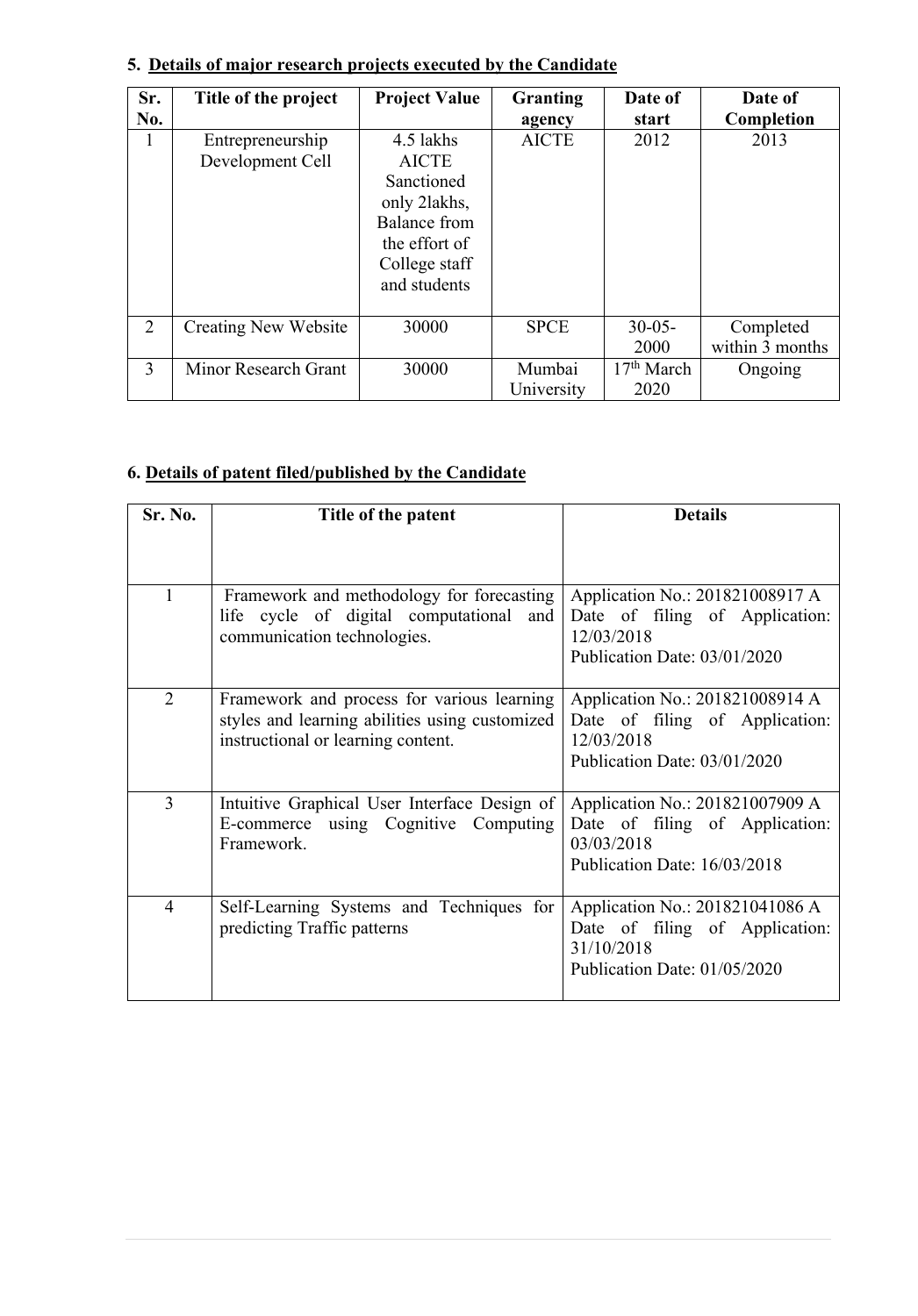- **7. Details of experience of working with international bodies or international exposure through participation in workshops, seminars or conferences held outside the country.**
- 7.1 Working with International Bodies:

| Sr.<br>No. | Name of the international body | Nature of experience                                                                                                                                                                                                                                                 |
|------------|--------------------------------|----------------------------------------------------------------------------------------------------------------------------------------------------------------------------------------------------------------------------------------------------------------------|
|            | Engineers)                     | IEEE(Institute of Electrical Electronics   Worked as Branch Counselor in the college<br>and contributed to election of Office<br>Bearers, interacted with them in person, to<br>decide on strategies and policies to enhance<br>area of research and their influence |

7.2 International exposure through participation in workshops, seminars or conferences held outside the country:

| Sr.           | Title of Workshop/Seminar/Conference                      | Month &        | Place        |  |  |
|---------------|-----------------------------------------------------------|----------------|--------------|--|--|
| No            |                                                           | Year           |              |  |  |
| $\bullet$     |                                                           |                |              |  |  |
|               | 3rd IEEE International Conference on Computer Science and | ,July<br>9,10, | Chengdu,     |  |  |
|               | Information Technology (IEEE ICCSIT 2010)                 | 2010           | China.       |  |  |
|               |                                                           |                |              |  |  |
| $\mathcal{D}$ | ED-MEDIA 2002 World Conference on Educational             | June 24-29,    | Denver,      |  |  |
|               | Multimedia,<br>Hypermedia & Telecommunications.           | 2002           | Colorado     |  |  |
|               | Organized by Association for the Advancement of Computing |                | <b>USA</b>   |  |  |
|               | in Education (AACE) www.aace.org                          |                |              |  |  |
| 3             | The International Conference ICTE www.ineag.gr,           | July 17        | <b>Samos</b> |  |  |
|               | http://www.ineag.gr/Events/ICTEconference SamJuly2002/in  | 19, 2002       | Island,      |  |  |
|               | dexEn.htm                                                 |                | Greece       |  |  |

## **8. Experience of organizing events such as workshops, seminars, conference at an international level within the country in the field of higher education.**

| Sr.<br>No<br>$\bullet$ | Title of workshop/<br>seminar/conference                                                                                                | Month &<br>Year                        | Place                                   | Role assigned (to you) in<br>organizing the event                                                                                                                                                                           |
|------------------------|-----------------------------------------------------------------------------------------------------------------------------------------|----------------------------------------|-----------------------------------------|-----------------------------------------------------------------------------------------------------------------------------------------------------------------------------------------------------------------------------|
| 1                      | on Teaching Object<br><b>STTP</b><br>oriented programming in JAVA                                                                       | January<br>2008                        | PIITMR,<br>New<br>Panvel<br>Navi Mumbai | Coordinated and conducted<br>weeks<br>2<br>course<br>$\alpha$ n<br>"Teaching Object oriented<br>programming in JAVA"                                                                                                        |
| $\overline{2}$         | <b>STTP</b><br>Enabling<br>on<br>Technologies and Technology<br>for<br>practices<br>driven<br>accentuating Value<br>Chain<br>Management | $9th$ May,<br>To<br>$3rd$ June<br>2005 | S.P.C.E.<br>Mumbai                      | Coordinated and conducted<br><b>ISTE</b><br>4weeks<br>sponsored<br>short<br>term<br>course<br>$\alpha$ n<br>"Enabling Technologies and<br>Technology driven practices<br>accentuating<br>Value<br>for.<br>Chain Management" |
| 3                      | Teaching Object<br><b>STTP</b><br>on<br>oriented programming and data                                                                   | November<br>26<br>to                   | S.P.C.E<br>Mumbai                       | Coordinated and conducted<br>3<br>weeks<br>course<br>$\alpha$ n                                                                                                                                                             |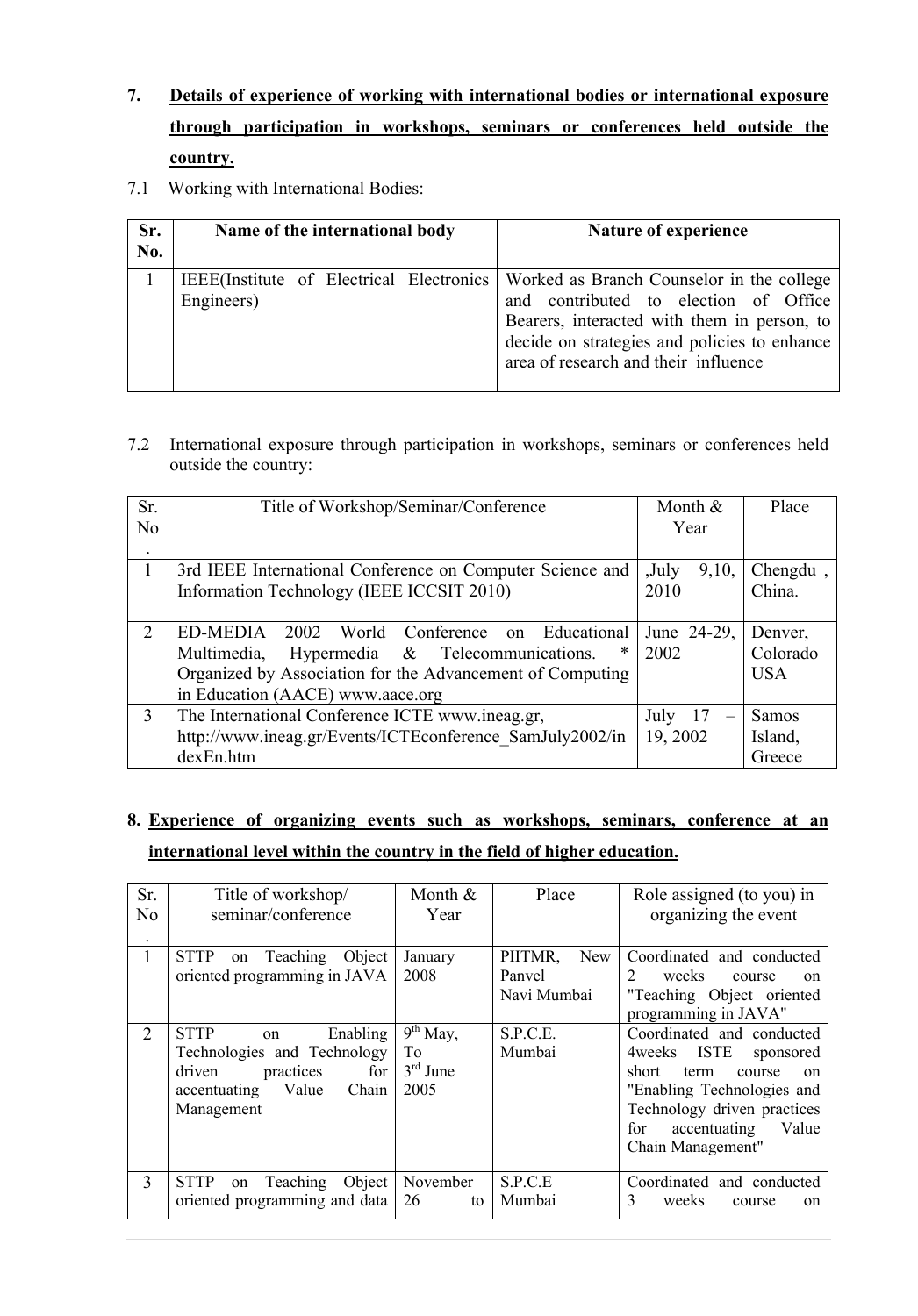| $\overline{4}$ | structures in C++<br>STTP on $C, C++& UNIX$<br>(with applications)                          | December<br>14, 2001<br>26 <sup>th</sup><br>November                       | S.P.C.E.<br>Mumbai | "Teaching Object oriented<br>programming in C++ and<br>data structures". Approved<br>by DTE, Maharashtra<br>Co-coordinated<br>Co<br>and<br>conducted one month course                                       |
|----------------|---------------------------------------------------------------------------------------------|----------------------------------------------------------------------------|--------------------|-------------------------------------------------------------------------------------------------------------------------------------------------------------------------------------------------------------|
|                |                                                                                             | 20 <sup>th</sup><br>To<br>December<br>1996                                 |                    | on C, $C$ + +, and applications<br>Approved by AICTE                                                                                                                                                        |
| 5              | <b>STTP</b><br>Oriented<br>Object<br>on<br>Programming in $C++$ and Java.                   | 27 <sup>th</sup><br>November<br>To<br>29 <sup>th</sup><br>December<br>2000 | S.P.C.E.<br>Mumbai | Co-coordinated<br>Co<br>and<br>conducted 5 weeks course<br>Object<br>Oriented<br>on<br>Programming in $C^+$ + and<br>Approved<br>Java.<br>by<br>of Technical<br>Directorate<br><b>Education Maharashtra</b> |
| 6              | Quality<br><b>STTP</b><br>Total<br>on<br>Management"                                        | 16 <sup>th</sup> March<br>27 <sup>th</sup><br>To<br>March                  | S.P.C.E<br>Mumbai  | Co-coordinated<br>and<br>conducted 15 days ISTE<br>sponsored short term course<br>"Total<br>Quality<br>on<br>Management"                                                                                    |
| $\overline{7}$ | International Conference<br>on<br>Intuitive Systems & Solutions                             | April, 2012                                                                | TSEC, Mumbai       | Convener                                                                                                                                                                                                    |
| 8              | STTP on Transcending<br>Learning Paradigm Leveraging<br>E learning & Virtual Class<br>rooms | May 2012                                                                   | TSEC, Mumbai       | Coordinated<br>weeks<br>two<br>ISTE approved Short term<br>Course                                                                                                                                           |

S.P.C.E, (Sardar Patel College of Engineering)

T.S.E.C (Thadomal Shahani Engineering College)

# **9. Demonstrated experience in leadership**

| Sr.<br>No.     | Brief description of nature of leadership activity and role played                                     |
|----------------|--------------------------------------------------------------------------------------------------------|
|                | Worked as Rector of Sardar Patel College of Engineering hostel from October 1988 to<br>May 2001.       |
| $\overline{2}$ | Chairman, Ad-hoc Board of Studies in Information Technology , Mumbai University,<br>2007 to 2010.      |
| 3              | B.Sc(IT), M.Sc (IT), MCA Coordinator of Distance education program of Mumbai<br>University, 2005       |
| $\overline{4}$ | Member of Advisory Committee for the development of IT and Computer Science<br>Department              |
| 5              | Empanelled as Industry Expert for Technical Education by M/s Indian Register Quality<br><b>Systems</b> |
| 6              | Member of committee formed *AICTE to create two year Curriculum for MBA in Media<br>and Communication  |

\*AICTE : All India Council for Technical Education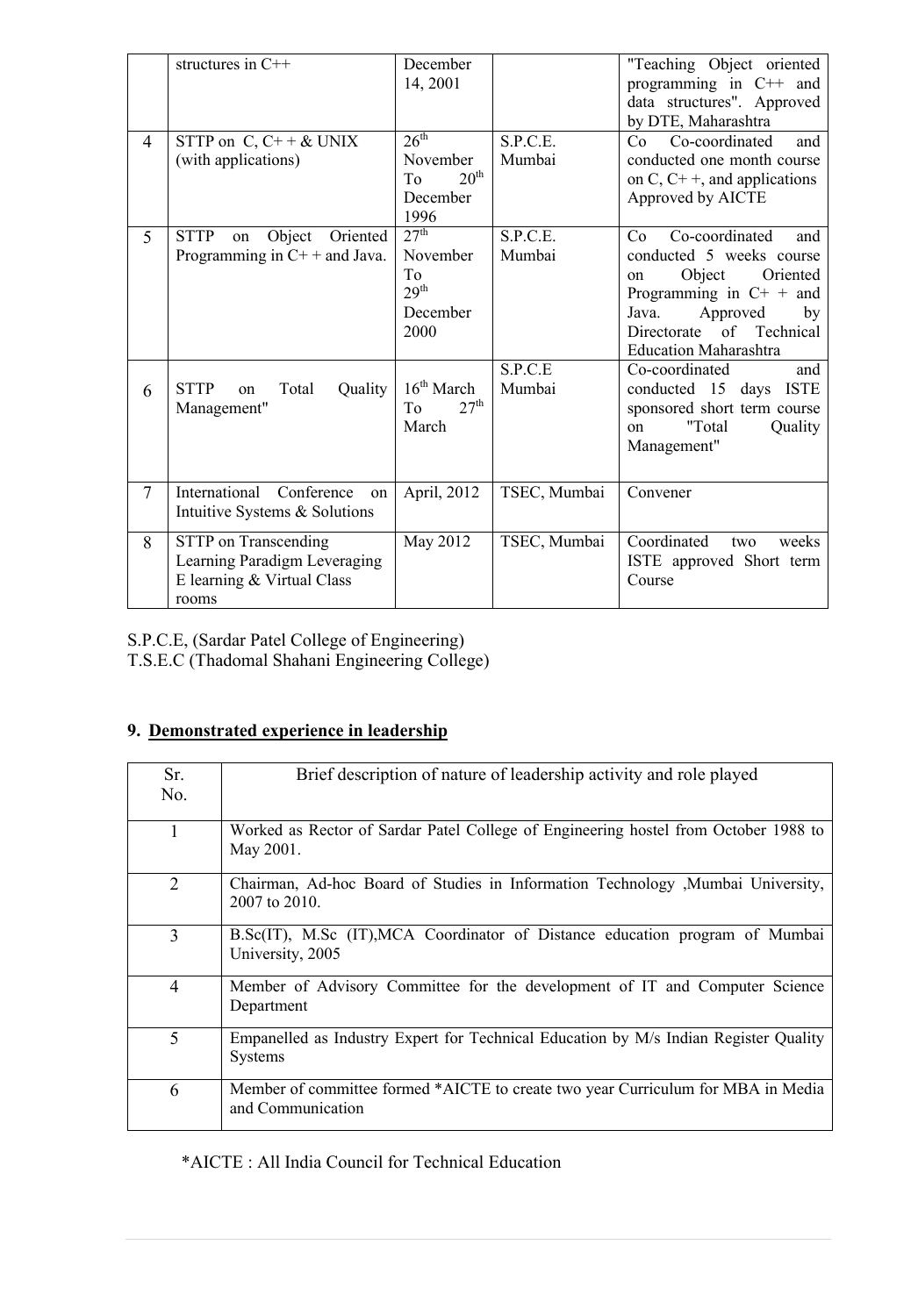# **PART - B**

# **Desirable Experience**

# **10. Experience of working on the Statutory Authorities / forums of a university such as Board of Studies, Academic Council, Management Council or Executive Council of Board of Management, Senate, etc.**

| Sr.No.         | Institution*               | Statutory<br>forum/authority<br>and position                                                                                                    | From                                  | To        | Total (in years<br>and months) |
|----------------|----------------------------|-------------------------------------------------------------------------------------------------------------------------------------------------|---------------------------------------|-----------|--------------------------------|
| $\mathbf{1}$   | Mumbai University          | Member of Research<br>Recognition<br>and<br>committee as an expert<br>subject<br>in<br>the<br>of<br>Information<br>Technology                   | 2019                                  | Till date | Present                        |
|                |                            | Chairman,<br>Ad-hoc<br>Board of Studies in<br>Information<br>Technology of Mumbai<br>University,                                                | 2007                                  | 2010      | 3 years                        |
|                |                            | Member : Academic<br>Council                                                                                                                    | 2007                                  | 2010      | 3 years                        |
|                |                            | Member: Research and<br>Recognition<br>Committee for board<br>of studies in IT                                                                  | 1 <sup>st</sup><br>September<br>2005  | 2010      | 5 years                        |
|                |                            | Member: BoS (MCA)                                                                                                                               | 22 <sup>nd</sup><br>October,<br>2002  | 2005      | 3 years                        |
|                |                            | Adhoc<br>Member<br>of<br>$\mathop{\rm Of}\nolimits$<br>Board<br>Studies<br>(Computer Science)                                                   | 4 <sup>th</sup><br>September,<br>2002 | 2005      | 3 years                        |
|                |                            | Member:<br>Syllabus<br>Revision(Mechanical,<br>Mechatronics)                                                                                    | 7 <sup>th</sup> March,<br>2002        |           |                                |
|                |                            | :Committee<br>Member<br>formed<br>finalize<br>to<br>'System Requirements<br>Specifications<br>Document'<br>for<br>University<br>Computerisation | 2002                                  |           |                                |
| $\overline{2}$ | SNDT University.<br>Mumbai | Member of Research<br>and Recognition<br>committee as an expert<br>in the subject of<br>Management studies                                      | 2008                                  |           | 3 years                        |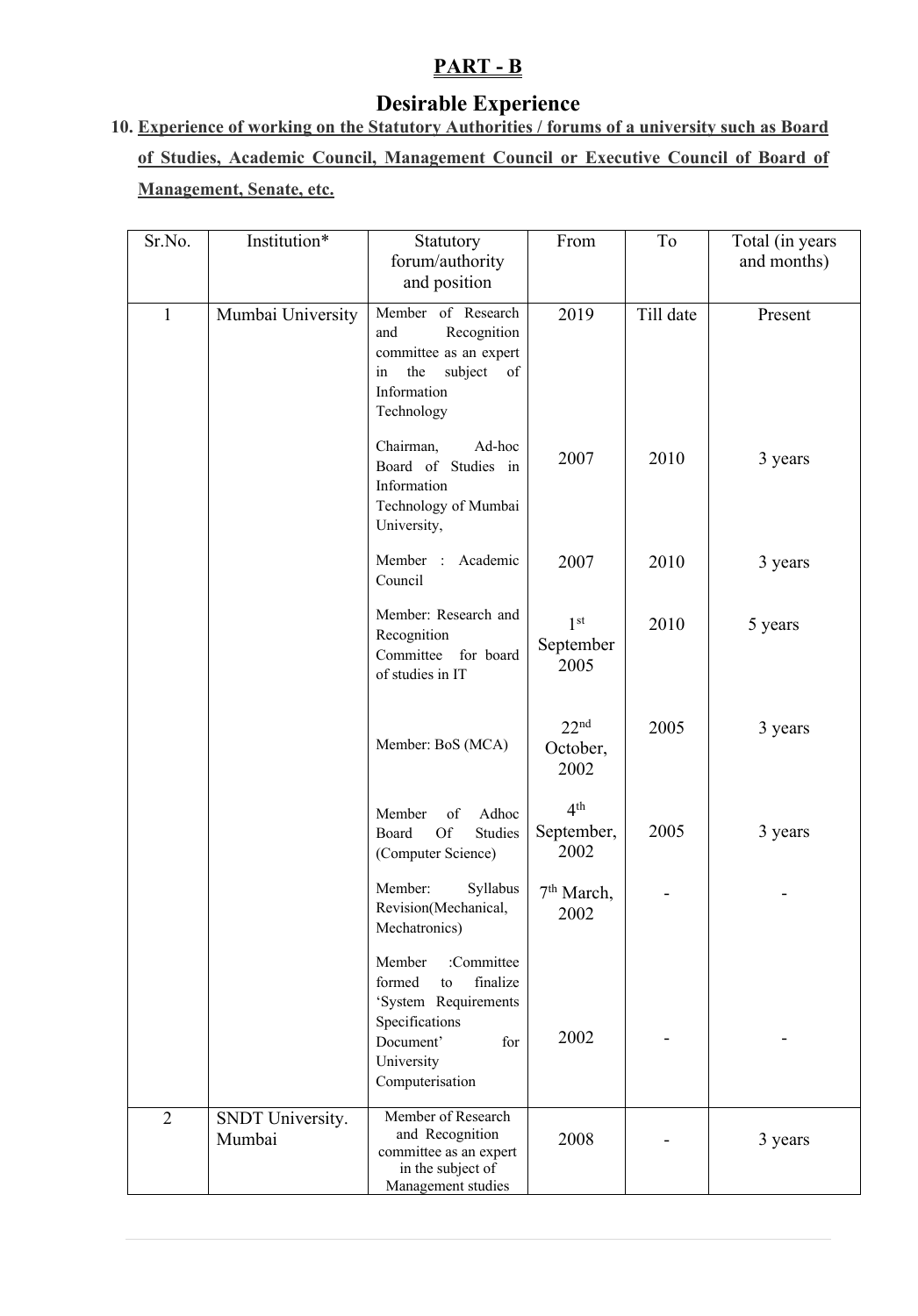|   | <b>AMITY</b><br>University,<br>Maharashtra              | Board of Studies<br>Member and member<br>of University Research<br>Council (URC)/ RRC,<br>Member of Academic<br>Council | 2016 | Till Date | Present |
|---|---------------------------------------------------------|-------------------------------------------------------------------------------------------------------------------------|------|-----------|---------|
| 4 | National Cyber<br>Safety & Security<br><b>Standards</b> | Academic Advisor                                                                                                        | 2018 | Till Date | Present |

### **11. Demonstrable experience of handling Quality issues, assessment and accreditation procedures, etc.**

| Sr.<br>No. | Area                                                    | <b>Institution</b>                                                                                                                                                                                                                                                                                                                                                                        | <b>Duration</b><br>$(From \dots to)$<br>and total<br>period | <b>Achievements</b>                                                                                                                                                                                                                                                                                                                                     |
|------------|---------------------------------------------------------|-------------------------------------------------------------------------------------------------------------------------------------------------------------------------------------------------------------------------------------------------------------------------------------------------------------------------------------------------------------------------------------------|-------------------------------------------------------------|---------------------------------------------------------------------------------------------------------------------------------------------------------------------------------------------------------------------------------------------------------------------------------------------------------------------------------------------------------|
| 1.         | Quality<br>issues                                       | Carry out research in Business<br>Process Reengineering, applied<br>to Engineering Education and<br>studied quality movements such<br>TQM, Quality Function<br>as<br>deployment,<br>Just-In-Time,<br>Kaizen                                                                                                                                                                               | 1999 to 2004                                                | Published research papers and<br>awarded with Ph.D degree                                                                                                                                                                                                                                                                                               |
| 2.         | <b>Assessment</b><br>and<br>accreditation<br>procedures | 1. Mumbai University/ SPCE,<br>Mumbai<br>Mumbai University / MES's<br>2.<br>Pillai's<br>Institute<br>of<br>Information<br>Technology, Engineering,<br>Media<br><b>Studies</b><br>$\&$<br>Research, Panvel, Navi<br>Mumbai.<br>3. Mumbai<br>University/<br>Thadomal Shahni Engineering<br>College, Mumbai<br>Mumbai<br>University/<br>4.<br>Thadomal Shahni Engineering<br>College, Mumbai | 2005<br>1.<br>2.<br>2008<br>3. 2016<br>4.<br>2019           | 1. Coordinator<br>for<br><b>NBA</b><br>document preparation and got<br>NBA Accreditation for all 3<br>branches<br>2. 3 years NBA accreditation for<br>5 program in Engineering.<br>3. 3 years NBA accreditation for<br>4 under graduate programs in<br>Engineering.<br>4. 3 years NBA accreditation for<br>5 under graduate programs in<br>Engineering. |
|            |                                                         | 5. Participated in the workshop<br>on $21st$ Century<br>outcome<br>based Engineering Education<br>conducted by Engineering<br>of India,<br>Staff College<br>Hyderabad                                                                                                                                                                                                                     | $03^{\text{rd}}$ - $05^{\text{th}}$ June,<br>2013           | Sensitized about Outcome based<br><b>Education and Accreditation</b>                                                                                                                                                                                                                                                                                    |
|            |                                                         | 6. Participated as a delegate in<br>the 3rd World summit on<br>Accreditation, organized<br>by<br>National<br>Board<br>of<br>Accreditation, New Delhi                                                                                                                                                                                                                                      | March 18 <sup>th</sup> - $20^{\text{th}}$<br>2016           | Trained<br>outcome<br>based<br>in<br>accreditation procedures                                                                                                                                                                                                                                                                                           |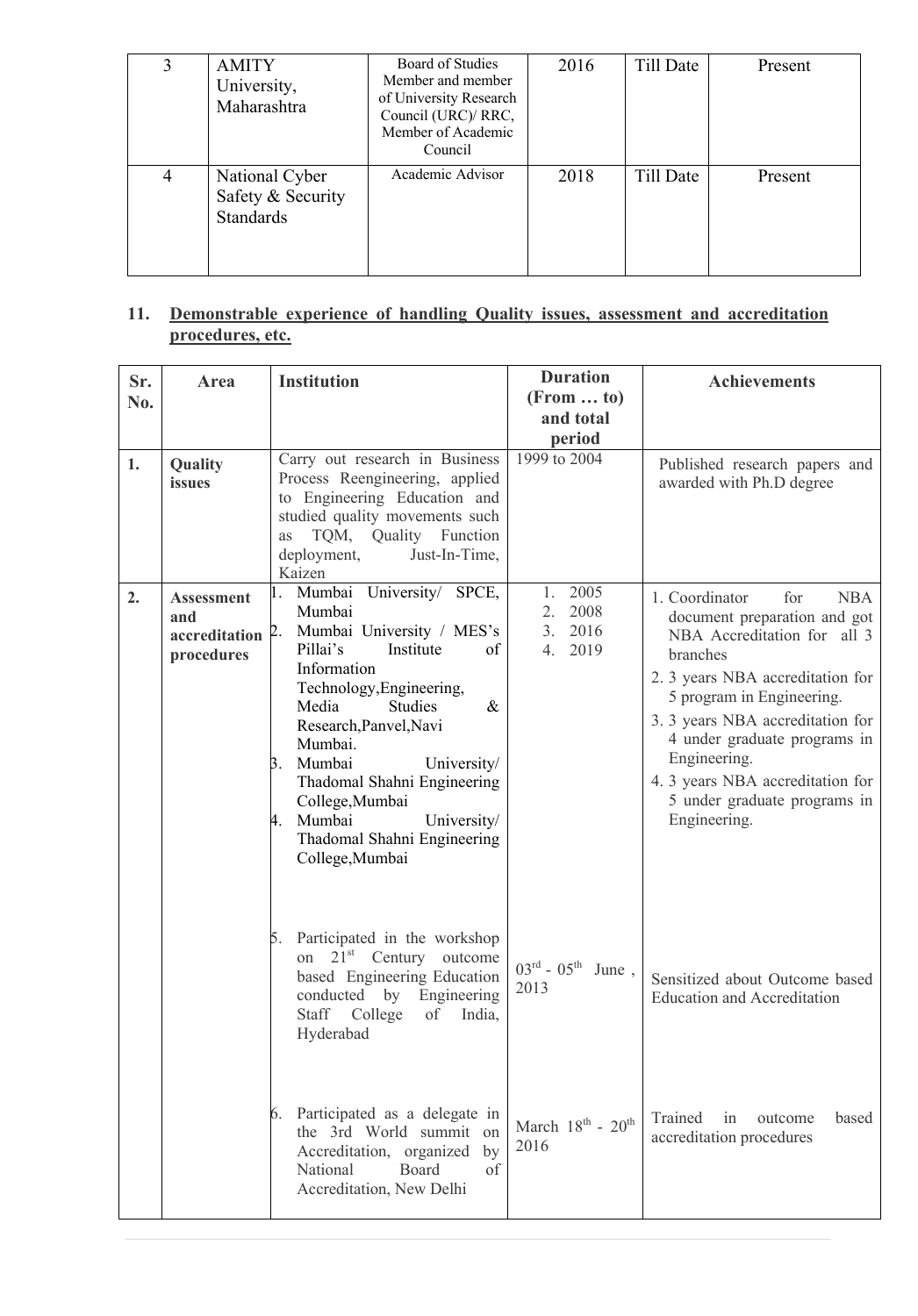|  | 7. Presented a paper titled "<br>Credit And Grade point<br>enhancing<br>System:<br>Uniformity and Quality                                           | 28 <sup>th</sup><br>29 <sup>th</sup><br>$\&$<br>January 2011 | Received feedback for further<br>learning                     |
|--|-----------------------------------------------------------------------------------------------------------------------------------------------------|--------------------------------------------------------------|---------------------------------------------------------------|
|  | 8. Participated as a delegate in<br>the $4th$ World summit on<br>Accreditation, organized by<br>of<br>National<br>Board<br>Accreditation, New Delhi | September $07th$ -<br>$09^{\text{th}}$ 2018                  | Trained<br>in<br>based<br>outcome<br>accreditation procedures |

# **12. Experience to guide Ph.D. students**

| Sr.No.         | <b>Student</b>                     | <b>Thesis title</b>                                                                                                                                 | <b>Period of</b><br>Guideship | Ph D awarded in                                                |
|----------------|------------------------------------|-----------------------------------------------------------------------------------------------------------------------------------------------------|-------------------------------|----------------------------------------------------------------|
| 1.             | Mr.<br>Dhananjay<br>R.<br>Kalbande | Ways<br>and<br>means<br>of<br>identifying self gratifying<br>technologies<br>in<br>Manufacturing enterprises                                        | 2006 to July<br>2011          | Ph.D. (Technology) July<br>2011,<br>University<br>of<br>Mumbai |
| 2.             | Mr. Vilas B. Shinde                | Mergers and Acquisitions<br>Value<br>for<br>Chain<br>Management in the frame<br>work of technology driven<br>Industrial<br>Engineering<br>Practices | 2006 to June<br>2012          | Ph.D.(Technology)June<br>2012,<br>University<br>of<br>Mumbai   |
| $\overline{3}$ | Mr.Rajesh Bukhtar                  | Perpetuating<br>technology<br>integration<br>in<br>auto<br>component industries in<br>India                                                         | 2006 to 2012                  | Ph.D.(Technology)<br>2012, University<br>of<br>Mumbai          |
| $\overline{4}$ | Mr.Ravish Singh                    | Technology driven supply<br>intellectual<br>chain<br>of<br>for<br>capital<br>Indian<br>Knowledge economy                                            | 2006 to 2013                  | Ph.D.(Technology)<br>2013,<br>University<br>of<br>Mumbai       |
| 5              | Mr.Lovendra Bothra                 | Creating and Managing<br>Carbon<br>credits<br>in<br>Manufacturing<br>and<br>process industries                                                      | 2006 to 2013                  | Ph.D.(Technology)<br>2013,<br>University<br>of<br>Mumbai       |
| 6              | Mr.Chandrababu D                   | Transforming<br>Manufacturing enterprises<br>into<br>Learning<br>Organizations leveraging<br>enabling technologies                                  | 2006 to 2013                  | Ph.D.(Technology)<br>2013,<br>University<br>of<br>Mumbai       |
| $\overline{7}$ | Mr.O.P.Vyas                        | Institute<br>Industry<br>Participation in Curricular<br>Development<br>for<br>Technology<br>Driven<br>Process<br>and<br>Product<br>Innovation       | 2006 to 2012                  | Ph.D.(Technology)<br>University<br>2019,<br>of<br>Mumbai       |
| 8              | Mr.Amol Adamuthe                   | Forecasting life cycle of<br>cloud computing                                                                                                        | 2012 to 2015                  | Ph.D.(Technology)2016<br>University of Mumbai                  |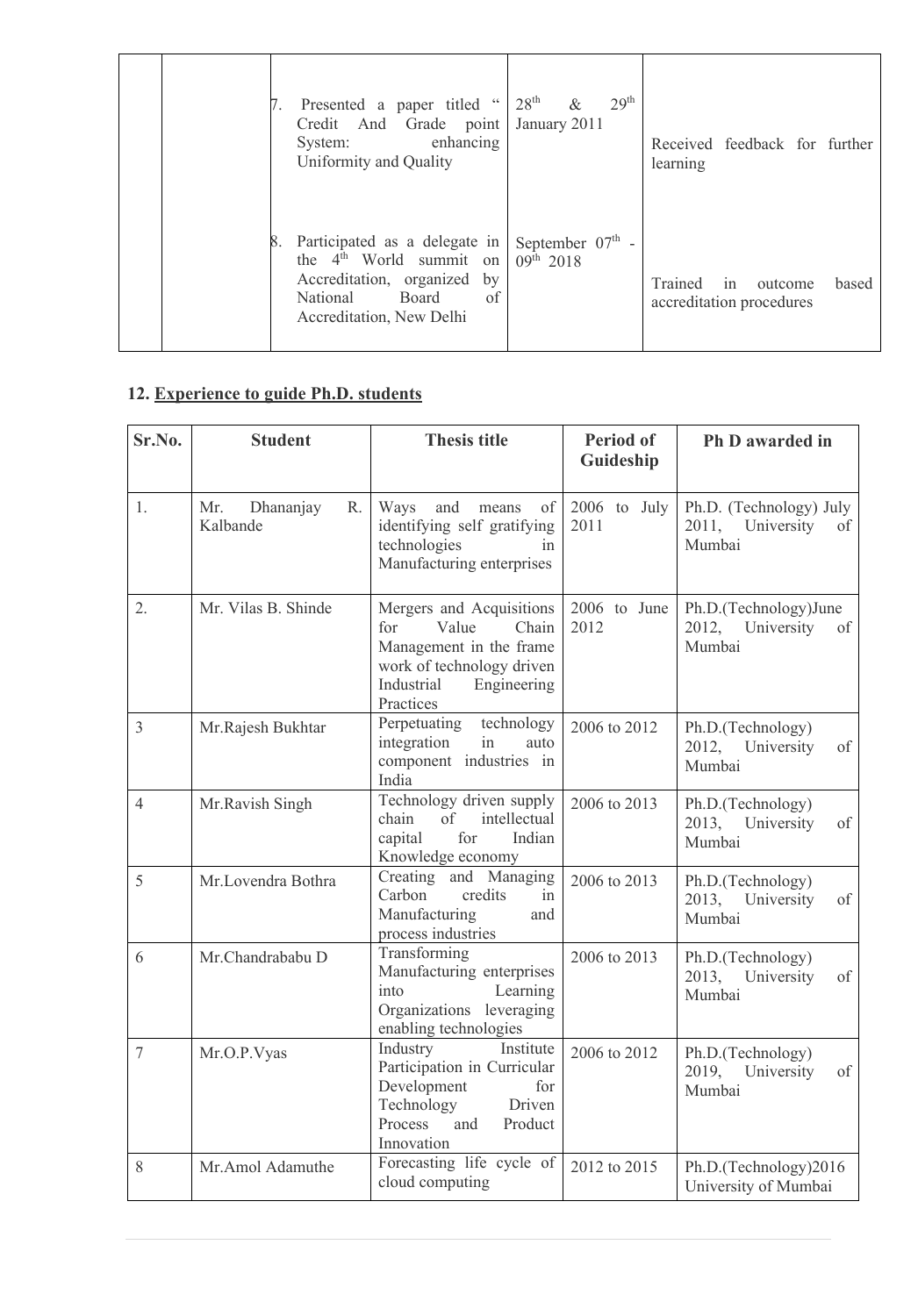| 9  | Ms. Madhulika Bangre   | $E-$<br>Re-energizing<br>governance<br>practices                                                                                                  | 2012 to 2015                  | Ph.D.(Technology)2017                                        |
|----|------------------------|---------------------------------------------------------------------------------------------------------------------------------------------------|-------------------------------|--------------------------------------------------------------|
|    |                        | leveraging<br>mobile<br>technologies                                                                                                              |                               | University of Mumbai                                         |
| 10 | Ms.Sujata Deshmukh     | Increasing Productivity by<br>higher penetration of E-<br>Mobile<br>and<br>commerce<br>Commerce practices.                                        | 2012 to 2016                  | Ph.D.(Technology)2017<br>University of Mumbai                |
| 11 | Ms.Jayalaxmi Nayar     | Data Mining in Retail<br>Management                                                                                                               | 2009 to 2012                  | Ph.D.(Computer Science<br>)2017<br>Dravidian<br>University   |
| 12 | Ms.Praveen Gupta       | Data Mining technique for<br>Customer retain ship in<br>public sector bank                                                                        | 2009 to 2012                  | Ph.D.(Computer Science<br>Dravidian<br>)2017<br>University   |
| 13 | Ms.Bharati V.          | Networking protocols                                                                                                                              | 2010 to 2015                  | Ph.D.(Engineering<br>)2017 J.J.T. University                 |
| 14 | Mr.Surendra Gadve      | Integrating<br>Data<br>Base<br>Techniques<br>Non<br>in<br>Destructive<br>Testing<br>of<br><b>Composite Materials</b>                              | Co-guide from<br>2012 to 2016 | Ph.D.(Technology)2017<br>University of Mumbai                |
| 15 | Ms.Nazneen Ansari      | Engineering<br>Software<br>Challenges<br>for<br>synchronizing<br>enterprise<br>planning<br>resource<br>&<br>business intelligence s/w<br>packages | 2013 to 2018                  | Ph.D.(Technology)2018<br>University of Mumbai                |
| 16 | Mr. Prashant Nitnaware | Investigating efficacy<br>of<br>Indian<br>GUI<br>in<br>$E-$<br>$\&$<br>$M-$<br>governance<br>governance projects                                  | 2015 to 2019                  | Ph.D.(Technology)2019<br>University of Mumbai                |
| 17 | Mr. Gopal Pardesi      | ICT for Entrepreneurship<br>incubation/startup projects                                                                                           | 2013 to 2019                  | Ph.D.(Technology)2019<br>University of Mumbai                |
| 18 | Mr. Vikas Raut         | Retail Customer Profiling,<br>Leveraging Data Mining<br>Techniques to strategize<br>sales & marketing<br>in<br><b>Indian Banks</b>                | 2010 to 2020                  | Ph.D.<br>(Computer)<br>Science) 2020 Dravidian<br>University |
| 19 | Mr. Dilip Motwani      | Investigating<br><b>Big</b><br>Data<br>Indian<br>Analytics<br>in<br>Industries<br>for<br><b>Building</b><br>Efficiencies                          | 2015 to 2020                  | Ph.D.(Technology)2020<br>University of Mumbai                |
| 20 | Mr. Mukesh Israni      | Transcending Information<br>Technology Enterprises in<br>India to evolve as Total<br><b>Solution Providers</b>                                    | 2015 to 2021                  | Ph.D.(Technology)2021<br>University of Mumbai                |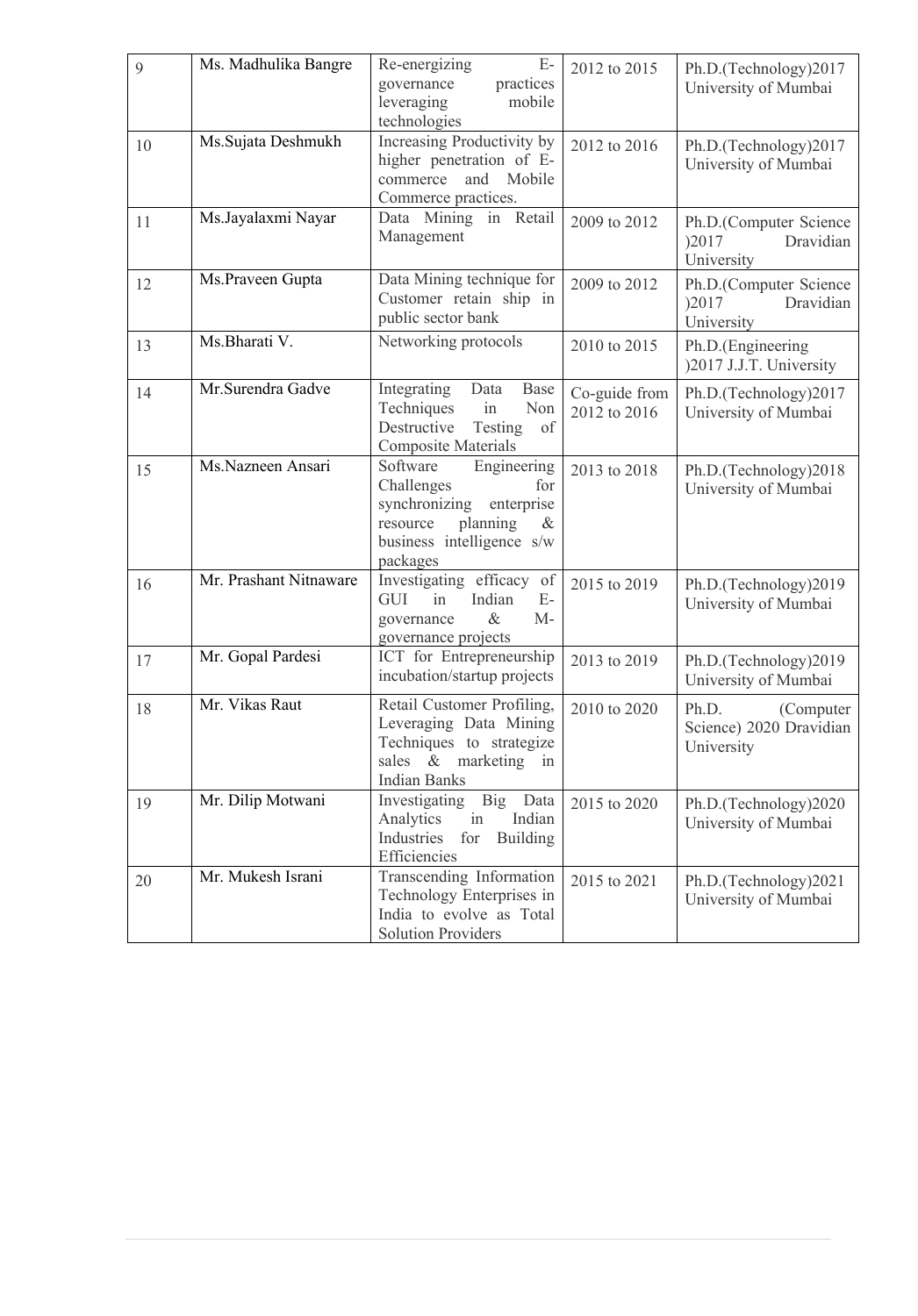**13. Experience at the State or national or international level in handling youth development work such as organizing student-centric activities for their all-round development and for providing them rich campus life as envisaged in the Maharashtra Public Universities Act, 2016.**

| Sr.<br>No.               | Nature of Activity/<br><b>Event</b> | <b>Institution</b>                                                         | <b>Duration</b><br>$(From \dots to)$<br>and total<br>period | <b>Achievements</b>                                                                                                                                                                                                                                                            |
|--------------------------|-------------------------------------|----------------------------------------------------------------------------|-------------------------------------------------------------|--------------------------------------------------------------------------------------------------------------------------------------------------------------------------------------------------------------------------------------------------------------------------------|
| 1.                       | Rector (Hostel)                     | of<br>Rector<br>Sardar<br>Patel<br>College<br>of<br>Engineering,<br>Mumbai | October 1988 to<br>May 2001.                                | Develop a cost effective<br>management technique<br>for<br>maintenance<br>and<br>repair and succeeded in<br>channelizing<br>useful<br>juvenile<br>for<br>energy<br>creative<br>national<br>building<br>process<br>specially socially and<br>economically backward<br>students. |
| 2.                       | Principal coordinator (E-<br>cell)  | Thadomal<br>Shahani<br>Engineering College,<br>Bandra<br>West, Mumbai.     | 2012 to till date                                           | Creating enabling and<br>encouraging eco-system<br>to initiate the under-<br>graduate students into<br>the possibilities of start-<br>ups and entrepreneurial<br>activities.                                                                                                   |
| 3.                       | Coordinator                         | Institute of Distance<br>Learning, University<br>of Mumbai                 | 2005                                                        | Succeeding in promoting<br>distance<br>education<br>process in Technology<br>inclusive<br>for<br>courses<br>of<br>human<br>growth<br>capitals.                                                                                                                                 |
| $\overline{\mathcal{A}}$ | Author                              | Mumbai University                                                          | 2004                                                        | A chapter in my PhD<br>thesis<br>titled<br>"Channelizing juvenile<br>impatience to<br>Nation<br>Building Process"<br>and<br>another chapter in my<br>PhD thesis is explaining<br>the possibility of making<br>educational<br>loan<br>pervasive<br>and<br>Ubiquitous            |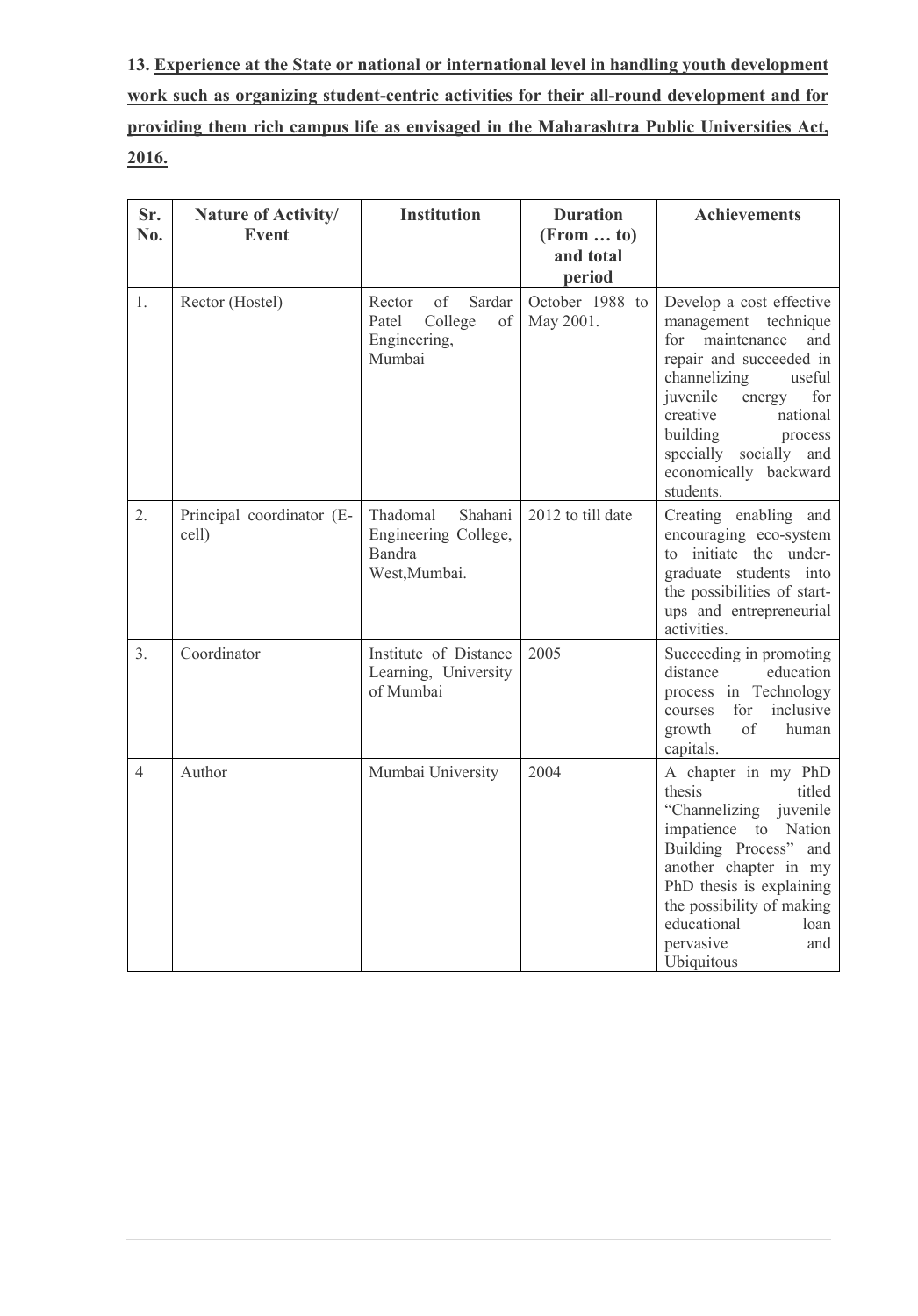## **PART - C**

## **Skills and Competencies**

**Please Indicate briefly the level of your proficiency against each of the areas and items indicated below:**

- **Technical Skills –**
	- 1. Openness towards technology and a deep conviction regarding its potential applications in a knowledge-based setting;
	- I hugely appreciate information Communication Technologies as a resource and force multiplier. I keep track of evolving/ emerging technologies which shall be offering cost and quality arbitrage to enterprises.
	- I am convinced of massive applications of Cloud computing, Big data analytics, communication technologies.
	- I can foresee tremendous application of Blockchain technology and Artificial Intelligence in Automation for all most all areas of Human endeavor
	- 2. Level of comfort in the use of technology
	- Independent of its multiple advantages Technology integration in enterprises is a way of life and it shall not be negotiable and it is irreversible.
	- We are expected to have a system in place to evaluate the usefulness of the technology before getting integrated in enterprise operations.
	- Numerous techniques/ strategies are available in the market place for selection/ rejection of Technologies.
	- I acknowledge the emergence of converging technologies in the realm of Communication/Computing and digital electronics
	- I seriously bother about creation of Information Technology infrastructure and treat it as a key differentiator in any growing enterprise
	- Implementation of Enterprise Resource Planning as a 'Big Bang 'approach is advisable the gradually adding different modules in majority of the enterprises of all sizes as risk in integration is coming down as the ERP solution is Pervasive and Ubiquitous

#### • **Managerial Skills –**

**1.** Ability to anticipate issues and problems and to prepare advance strategic plans;

 A responsible administrator shall have heightened sense of ownership of the organizational processes and shall anticipate possible setbacks/ bottleneck/ human failure/ system failure and shall be familiar with all mitigation techniques and stay in a state of alertness to tackle all kind of contingencies.

- **2.** Ability to generate resources and to allocate the same appropriately ;
- Basic survival/ growth of an enterprise depend on the ability to generate funds and other resources in sufficient quantity.
- One should identify possible sources and tap them in a continuous fashion with great amount of persuasions to make people and organization contribute your enterprise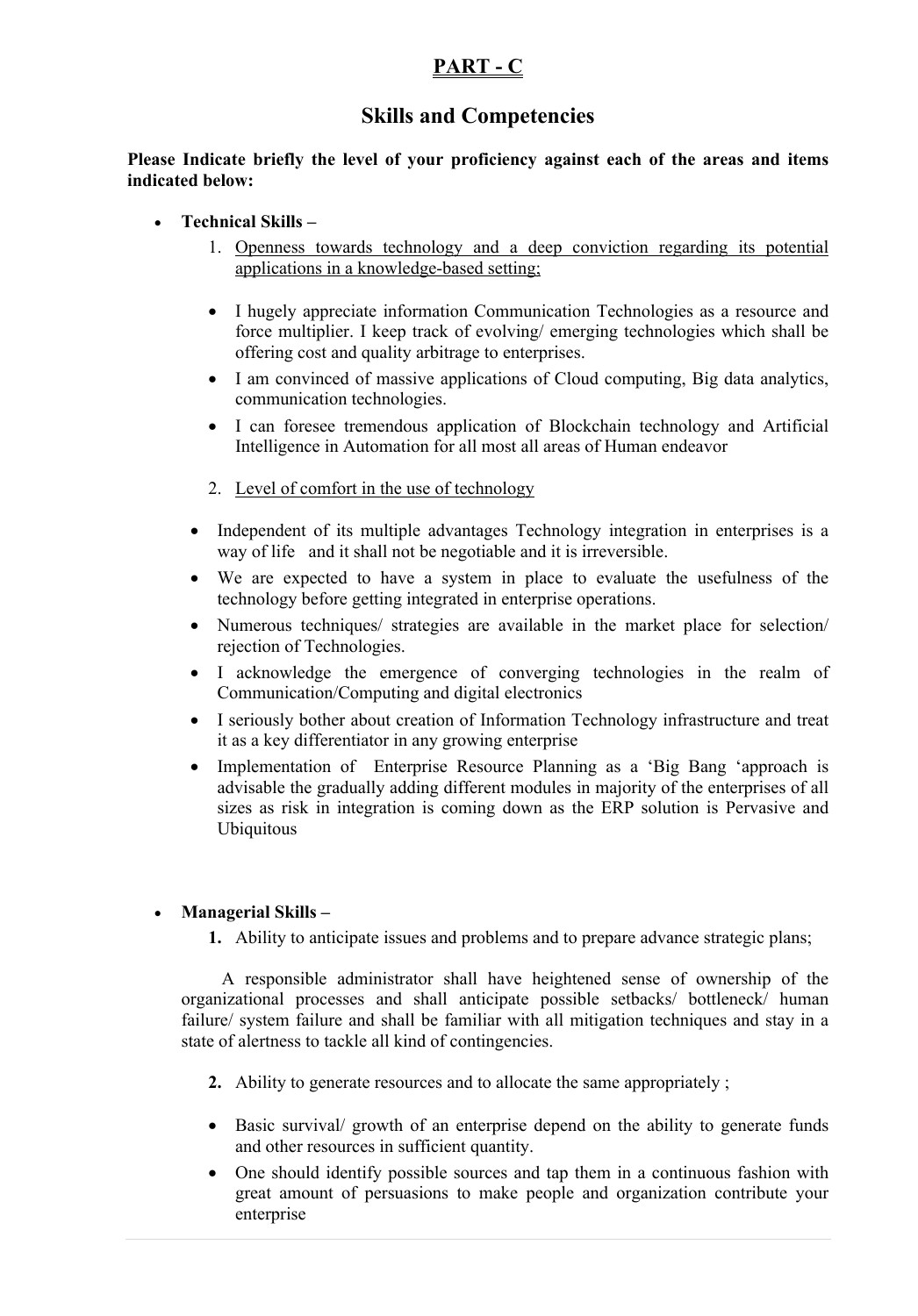- Austerity measures & cost reduction strategies and practices shall make the organization setting more agile and lean.
- I personally feel lots of non-value adding activities shall be eliminated to save resources in an organization
- The expenditure shall be need based and shall be controlled by proper budgeting and auditing practices.
- Organization shall practice 'Indian GAAP', (Generally Accepted Accounting Practices) which evolved as technology driven practices
- **3.** Capacity to work effectively under pressure and to manage work within tight deadlines;
- People in the responsible position shall remain focused to complete the work at hand.
- Collaborative efforts and team work shall see you in good stead in all kind of scenario.
- Administrators / Mangers/ and leaders shall cultivate little 'street smartness 'and develop techniques to motivate people around them to work in unison in emergency tight schedules
- **4.** Understanding of financial management including revenue generation, planning and fiscal control;

#### • **Alignment with corporate objectives and State as well as National level priorities**

1. Ability to identify the needs of the communities in key sectors;

Universities and centre of learning's cannot thrive in isolation; It is expected to remain in tandem with societal aspirations and shall contribute to further the cause of state.

Contemporary setting Universities and other educational/ training institutes are expected to build and offer a supply chain of Human Capital with highest Emotional integrity and work culture.

Universities and educational enterprises shall positively leverage juvenile impatience of pupils and shall channelize abundant energy to make changes in the society.

Universities shall understand the politics in international research, and shall exhort researchers to identify local / national problems as research topics.

- 2. Understanding of the challenges before the Nation and to indicate how Higher Education can respond to developmental needs ;
	- Country can attract investment only if we succeed in offering cost and quality arbitrage, both attributes can be achieved only through educational and training enterprises.
	- Country lacks skilled manpower to man industries and businesses and the Universities shall be the fountain head of all initiatives to create millions of skilled manpower by intellectualizing and marketing skill development program.
	- Universities shall remain responsive to Government policy initiatives and ought to understand the same to offer all kind of support to make it a huge success on the ground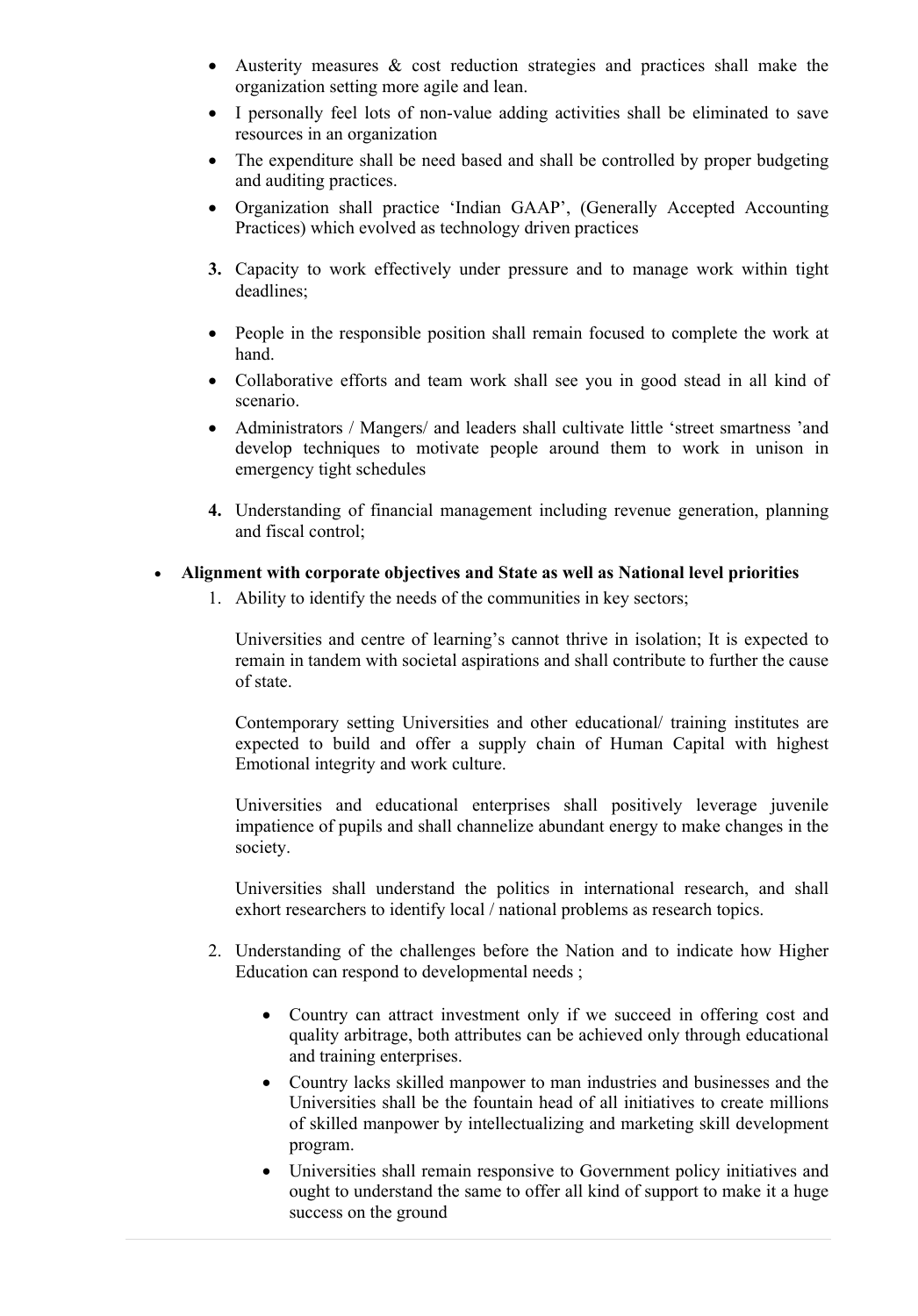- 3. Understanding of curriculum development issues, especially those relating to wide participation and social inclusion ;
- Curriculum development shall be directly contributing to creating social tranquility and nation's long term aspirations.
- Curriculum development shall be energized by local priorities and competency gap in that geography.
- Collaborative efforts, participation of NGO's, industry, Research organizations shall result in creating a productive curriculum to further the cause of Nation Building
- All endeavors of University social inclusion shall be least common factor and shall be treated as 'non negotiable'

#### • **Leadership skills –**

- 1. Ability to motivate a diverse groups of stakeholders ;
- I am blessed with my innate ability to connect with people as I remain non judgmental and my natural respect and liking for all who come in contact with me. I am hugely succeeding in channelizing and motivating people around as I am having the highest respect for democracy and believing in consensus building process.
- I approach in handling diverse group also underpinned in my capacity to remain objective and remain focused with high degree of empathy.
- I enjoys the development, growth and being happy of people of enterprises
- 2. Desire to further the mission and goals of the organization;
- People with authority and responsibility shall remain focused for achieving vision and mission of the organization.
- Striving to actualize mission statements shall be the main focus of top echelons of organizations
- Every day discourse of enterprises shall incorporate the realization of long / short term goals to simply survive in the market place of all kind.
- 3. Ability to think strategically and innovatively and to maintain a broad perspective;
- People assigned with authority and responsibility shall develop skills in understanding evolving market place and societal aspirations
- Product and process innovation shall be the fundamental core competency of any organization to expand the envelop of "Product/ Process Life cycles"
- Predicting/ forecasting of changes in the offing which can hugely influencing fortunes of enterprises should have strategies in place to be agile and lean
- 4. Ability to lead by personal example with openness to new ideas and a consultative approach in implementation of the same;
- The aforesaid attributes are to be burned into the Psyche of each and every person of substance leading an enterprise
- Democratic practices shall be built in the organizational culture and perpetuate the processes of consensus building exercises in all quarters of organizational structure